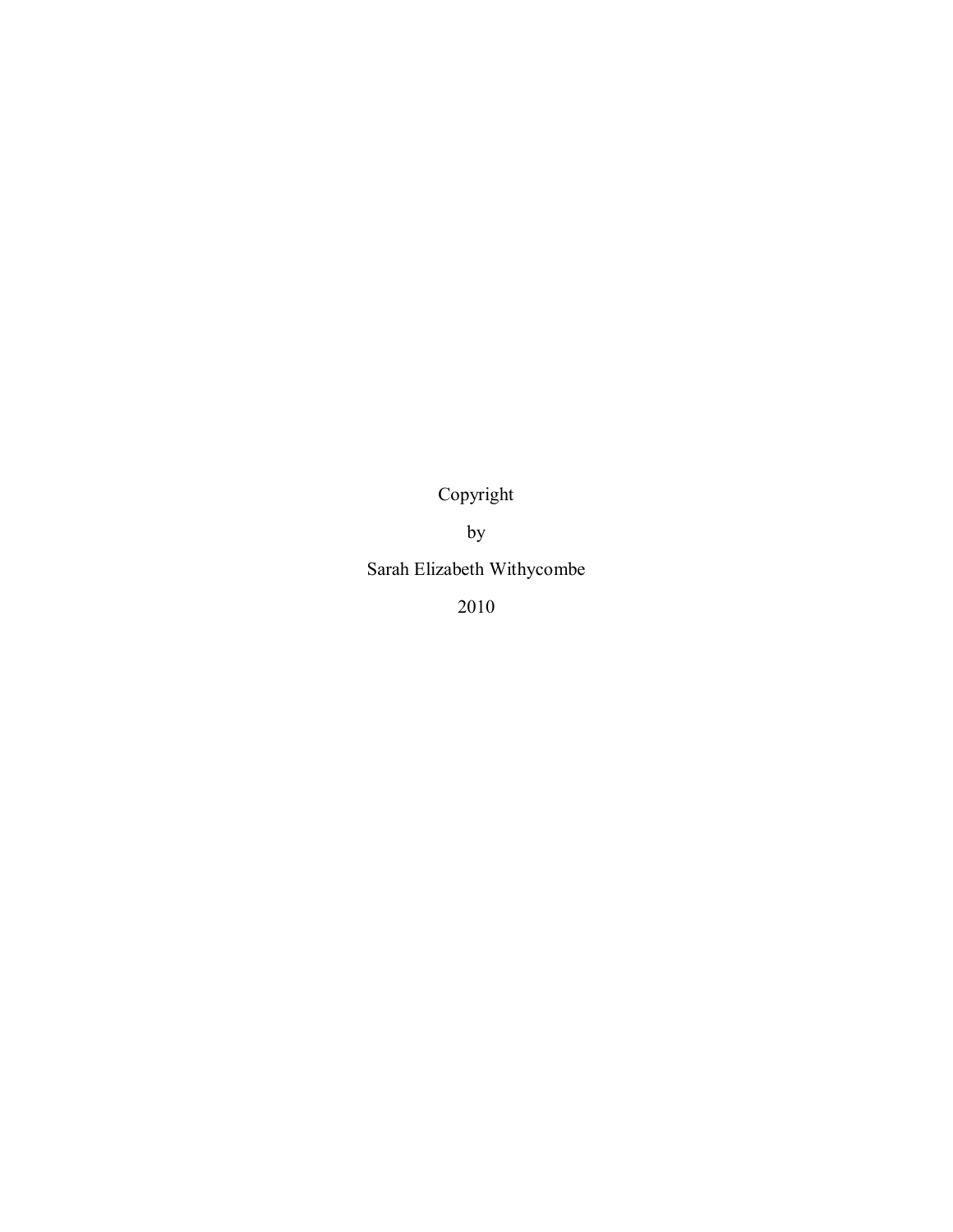**The Thesis Committee for Sarah Elizabeth Withycombe Certifies that this is the approved version of the following thesis:**

# **A 4-month Randomized Controlled Clinical Trial of Adjuvant Exenatide or Pramlintide Versus Insulin Alone in Pediatric Type 1 Diabetes Mellitus: Effect on Glycemic Control**

**Committee:**

Elena Volpi, M.D., Ph.D., Supervisor

Rubina Heptulla, M.D.

Antonella Casola, M.D.

Melinda Sheffield-Moore, Ph.D.

Dean, Graduate School

 $\overline{\phantom{a}}$  , where  $\overline{\phantom{a}}$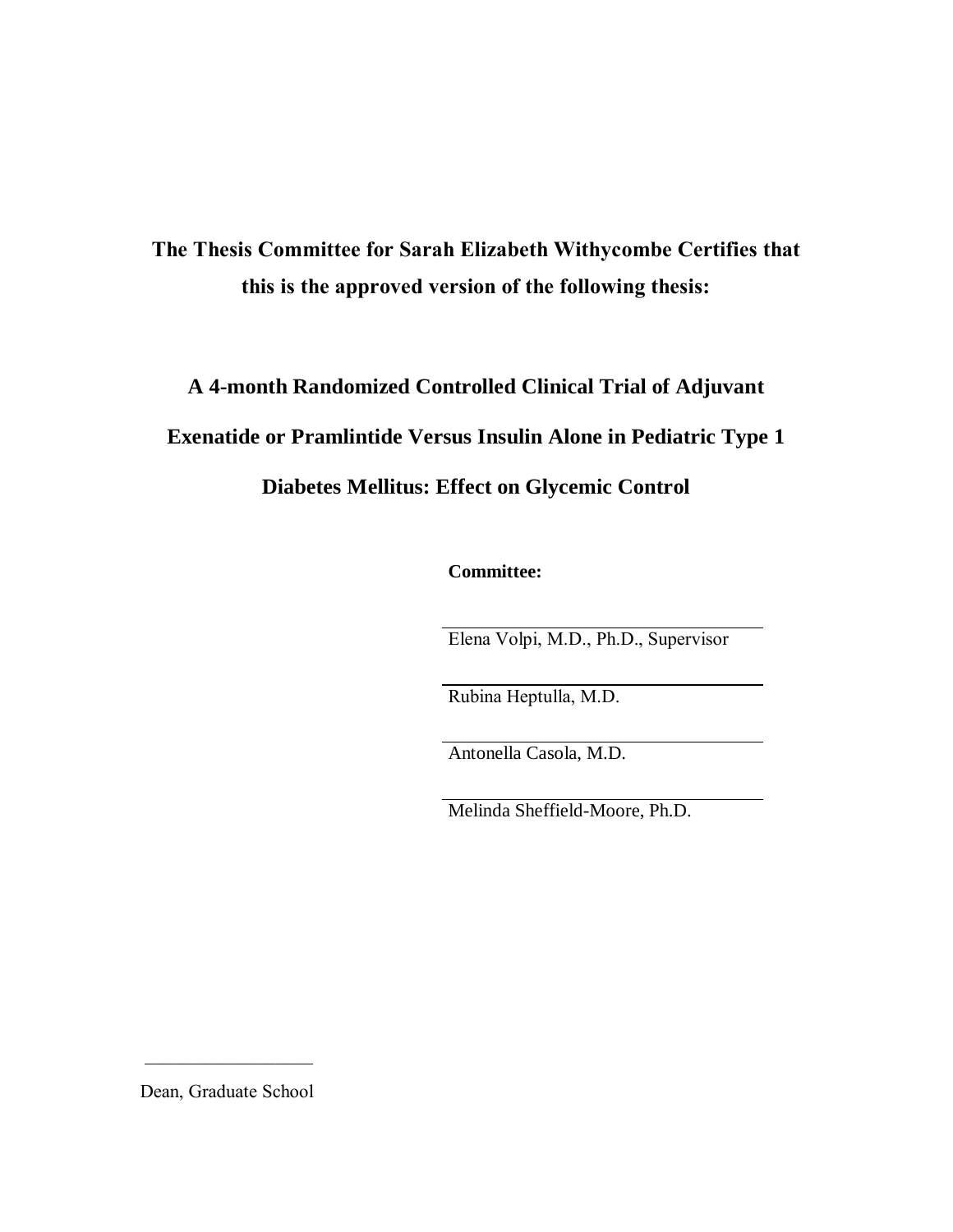# **A 4-month Randomized Controlled Clinical Trial of Adjuvant**

# **Exenatide or Pramlintide Versus Insulin Alone in**

# **Pediatric Type 1 Diabetes Mellitus: Effect on Glycemic Control**

**by**

# **Sarah Elizabeth Withycombe, BA**

#### **Thesis**

Presented to the Faculty of the Graduate School of Biomedical Sciences

The University of Texas Medical Branch

in Partial Fulfillment

of the Requirements

for the Degree of

### **Masters Clinical Science**

**The University of Texas Medical Branch August, 2010**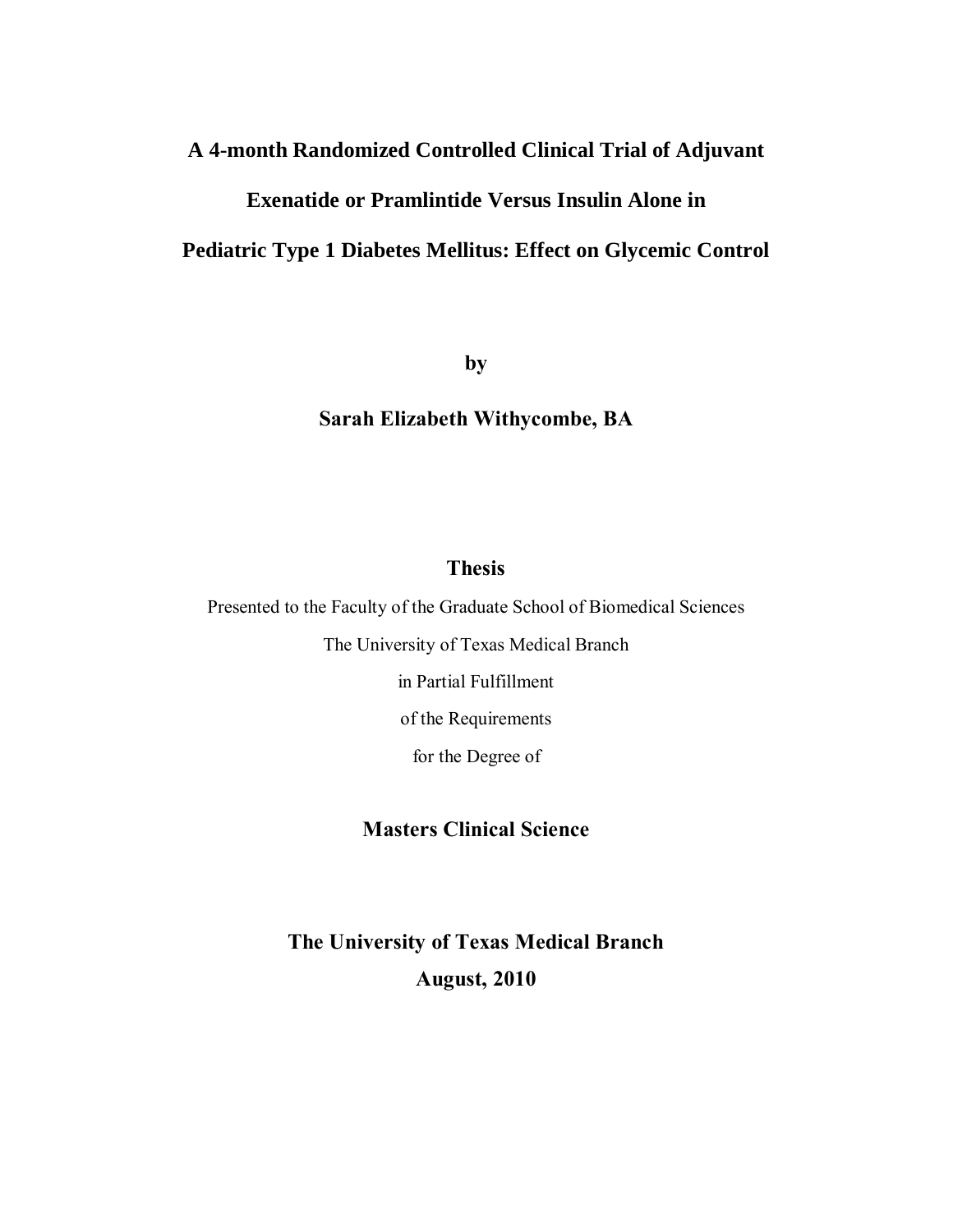# **Acknowledgements**

I would like to thank Rubina Heptulla, Elena Volpi, Morey Haymond, Venkat Renukuntla, Kim Mason, the staff of Texas Children's Hospital General Clinical Research Center, the staff of Texas Children's Hospital Endocrine and Metabolism Department, and my committee members for their assistance with the studies and their technical help.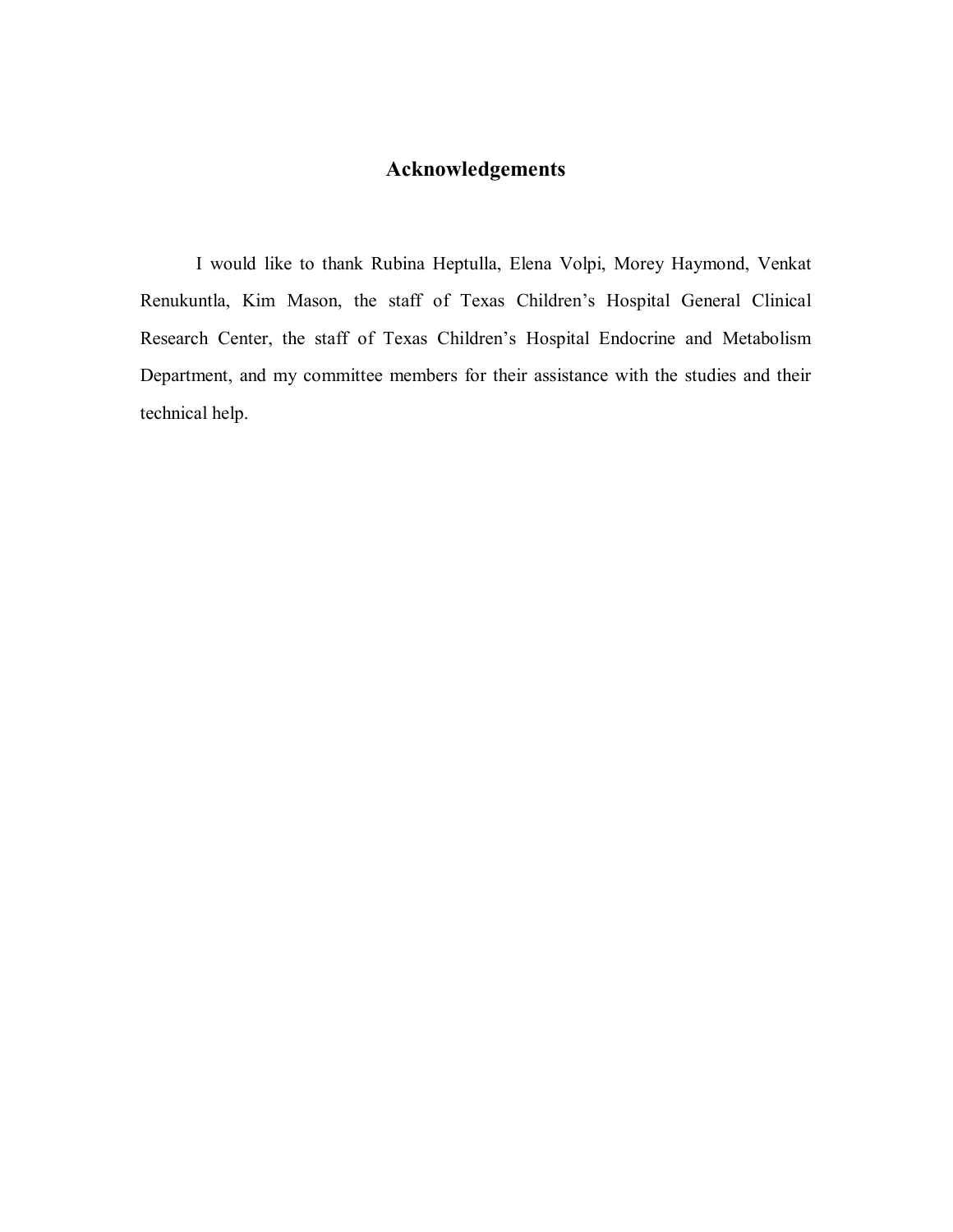#### **A 4-month Randomized Controlled Clinical Trial of Adjuvant**

#### **Exenatide or Pramlintide Versus Insulin Alone in**

### **Pediatric Type 1 Diabetes Mellitus: Effect on Glycemic Control**

Publication No.

Sarah Elizabeth Withycombe, M.S. The University of Texas Medical Branch, 2010

Supervisor: Elena Volpi

This study investigates the effects of 16 weeks of treatment with adjuvant Exenatide or Pramlintide versus insulin alone on glycemic control, as measured by glycated hemoglobin (HbA1C) and 1,5-Anhydroglucitol (1,5-AG), or GlycoMark, in pediatric Type 1 Diabetes Mellitus (T1DM). We present here the preliminary results (n=24) of a Phase III randomized clinical trial designed to compare the glycemic effects of using adjuvant Pramlintide or Exenatide versus insulin alone in pediatric T1DM. Sample size calculations estimated 21 patients per treatment arm (63 total) are needed. So far, 24 patients have been recruited from Texas Children's Hospital's main Diabetes Care Center or its outlying clinics in the Houston, TX area. Recruited patients were randomized to one of 3 treatment arms (Pramlintide + insulin, Exenatide + insulin, or insulin alone) and completed 16 weeks of treatment. HbA1C and 1,5-AG levels were the primary endpoints analyzed as measures of glycemic control. All statistical analyses were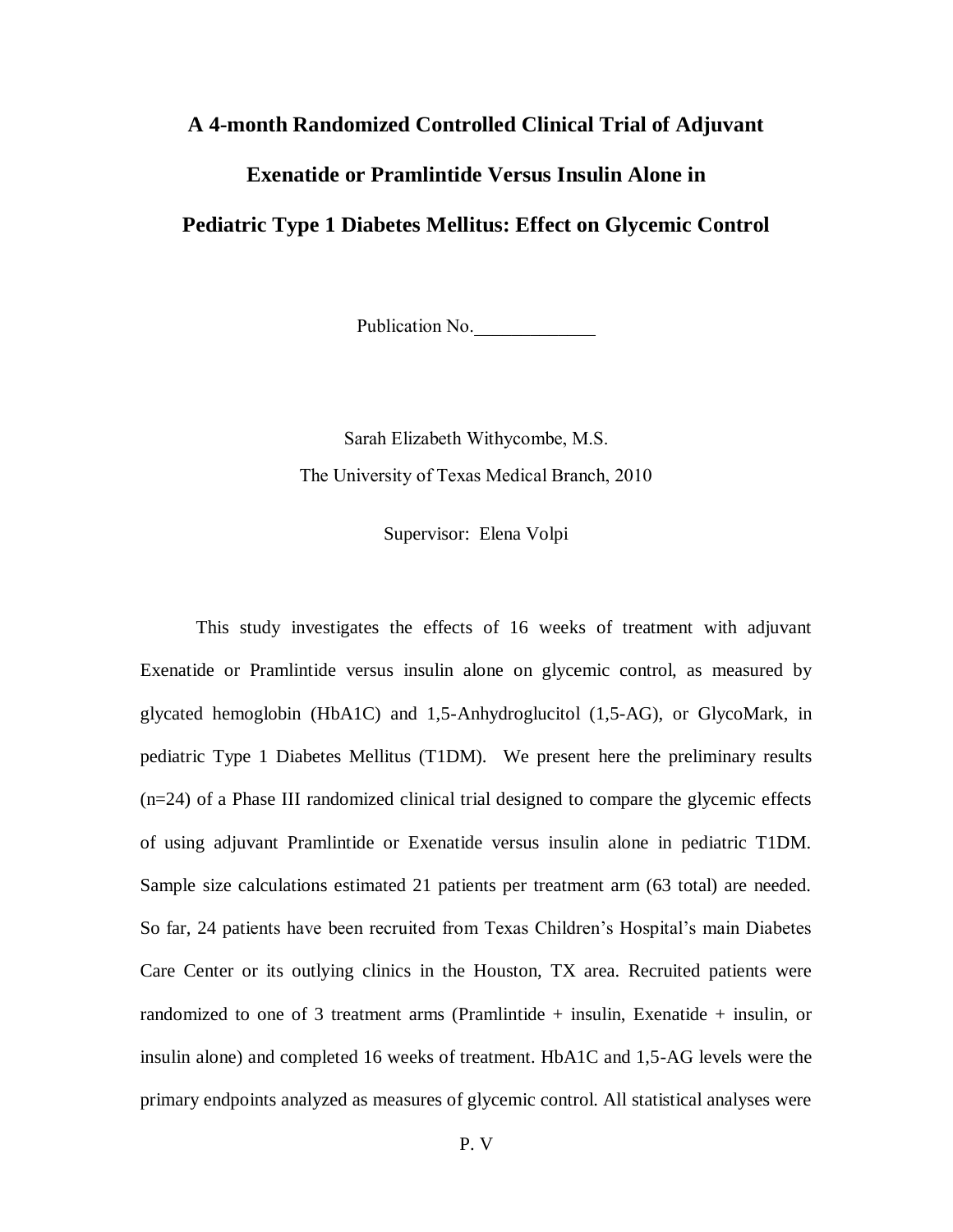done using two-sample t-tests assuming equal variance and paired two-sample t-tests performed in Excel. No statistical differences in ΔHbA1C or Δ1,5-AG were observed between each treatment arm and the insulin control arm. Similarly, no statistical differences in HbA1C or 1,5-AG were reported within each group from baseline to 16 weeks. These preliminary data suggest that addition of Pramlintide or Exenatide to insulin regimen of pediatric T1DM does not improve glycemic control. However, reevaluation of the results upon study completion is warranted.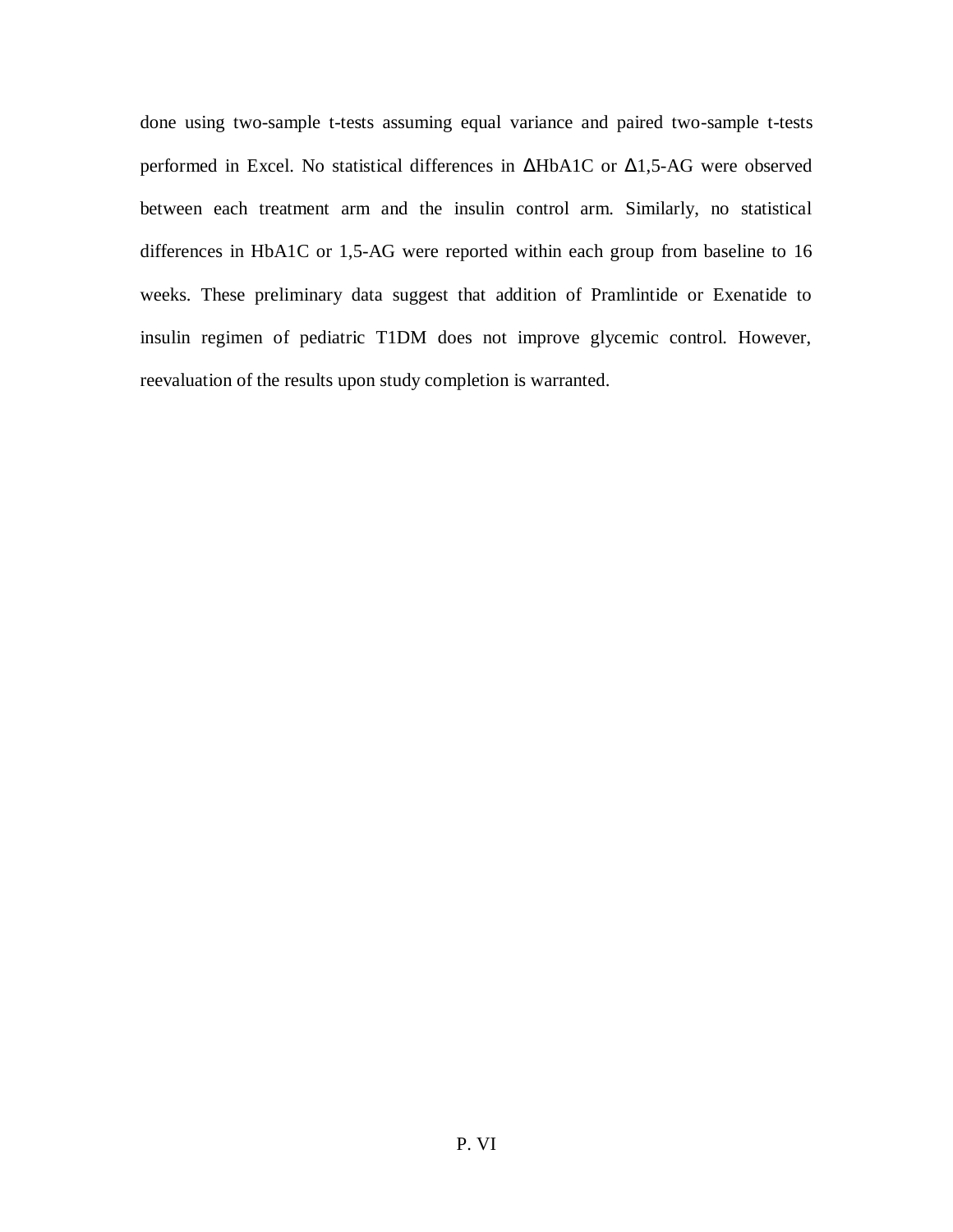# **Table of Contents**

| <b>CHAPTER 1: BACKGROUND AND SIGNIFICANCE</b> | $\mathbf 1$ |
|-----------------------------------------------|-------------|
| <b>CHAPTER 2: MATERIALS AND METHODS</b>       | 5           |
|                                               |             |
|                                               |             |
|                                               |             |
| <b>CHAPTER 3: RESULTS</b>                     | 11          |
|                                               |             |
|                                               |             |
|                                               |             |
| <b>Total Daily Insulin Requirements</b>       | 13          |
| <b>CHAPTER 4: DISCUSSION</b>                  | 14          |
|                                               |             |
|                                               |             |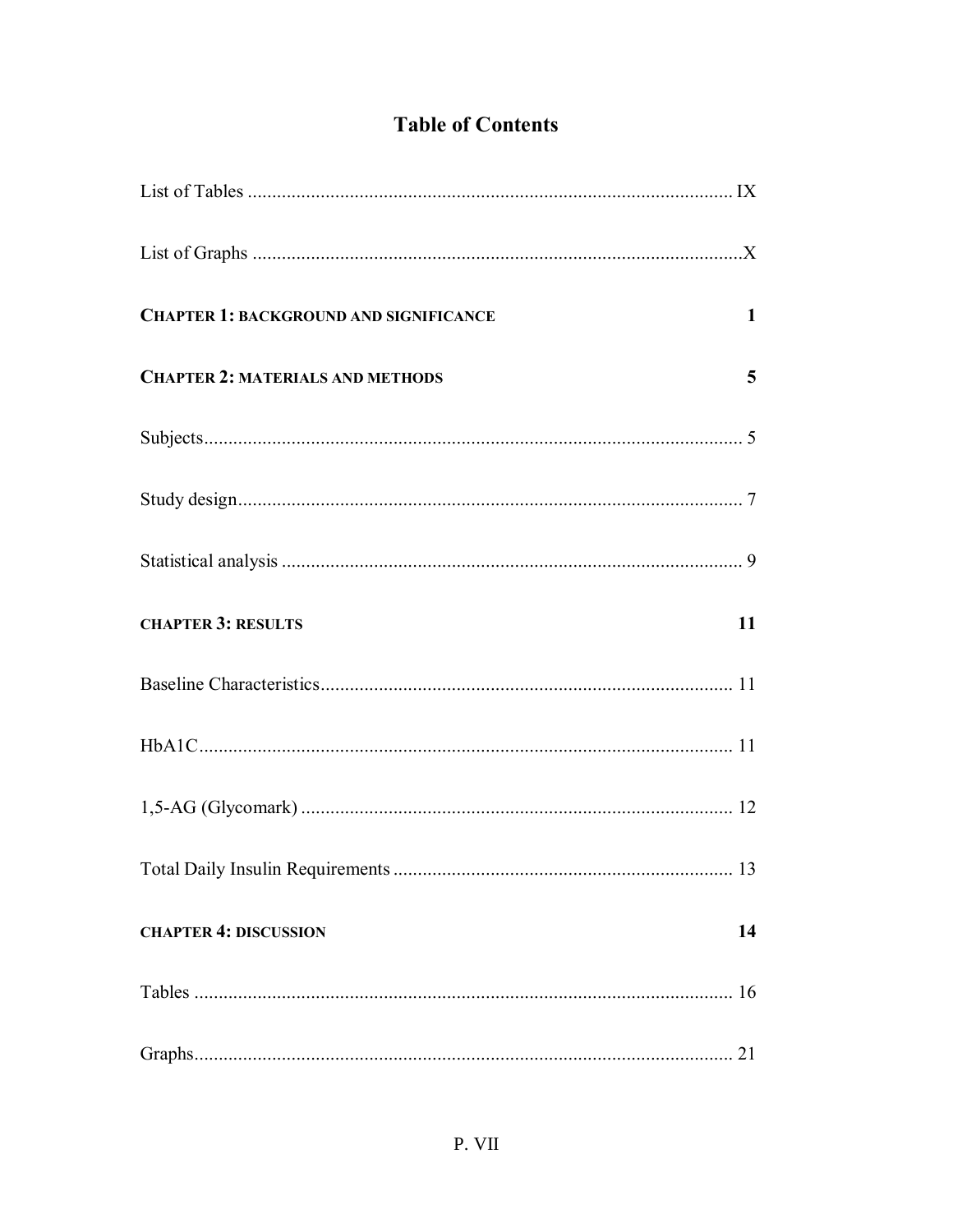| , , , , |  |
|---------|--|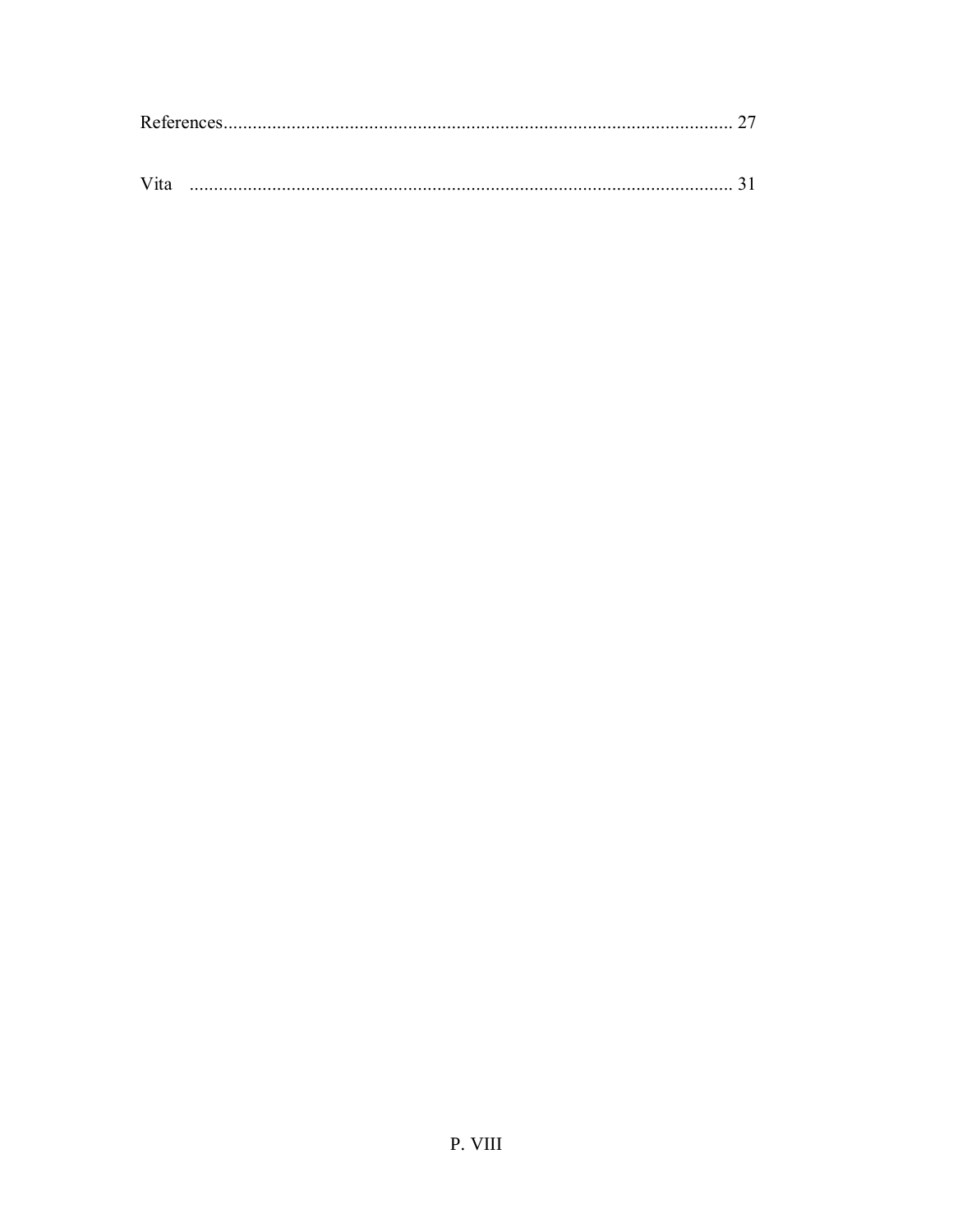# *List of Tables*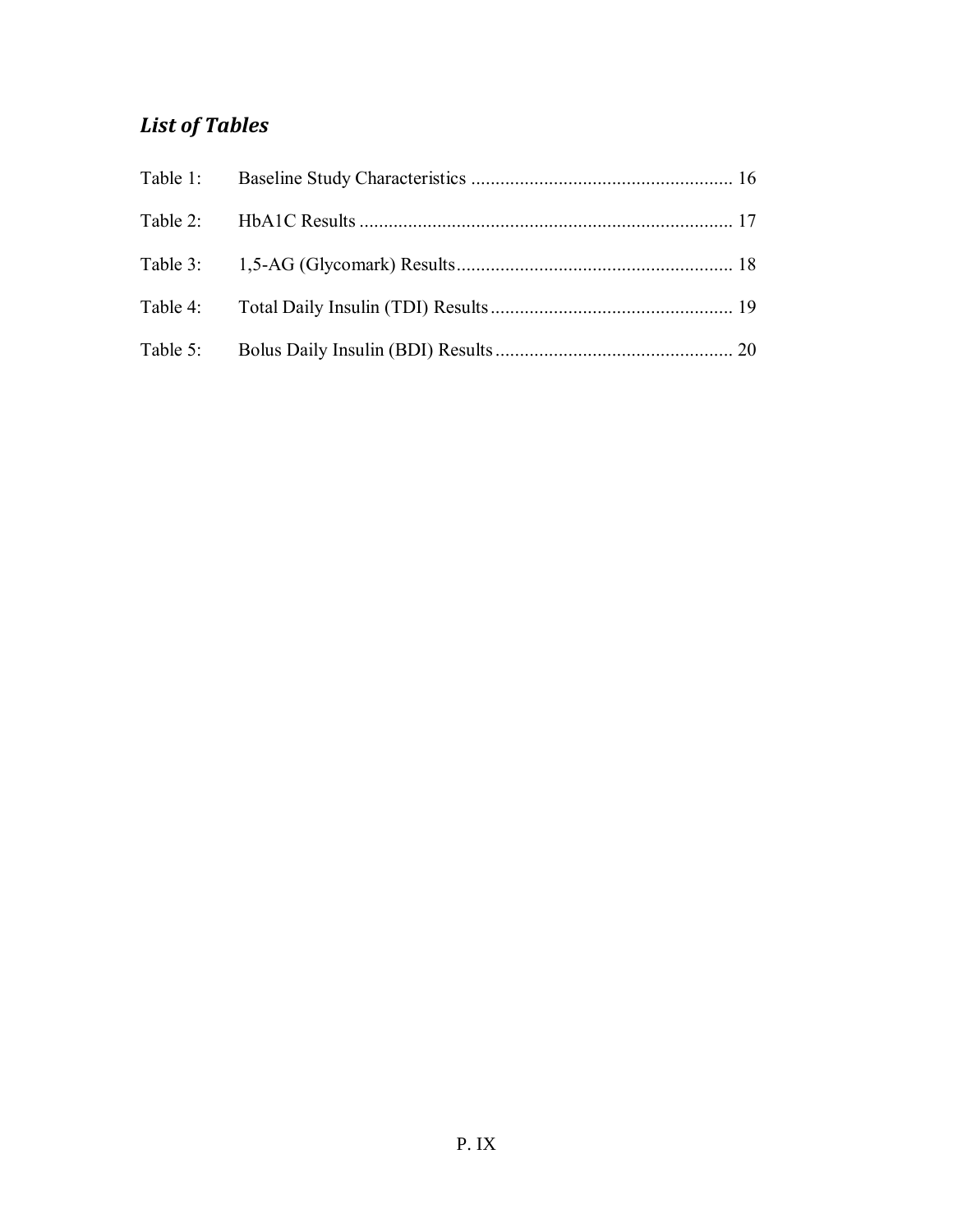# *List of Graphs*

| Graph 2: |  |
|----------|--|
|          |  |
|          |  |
|          |  |
|          |  |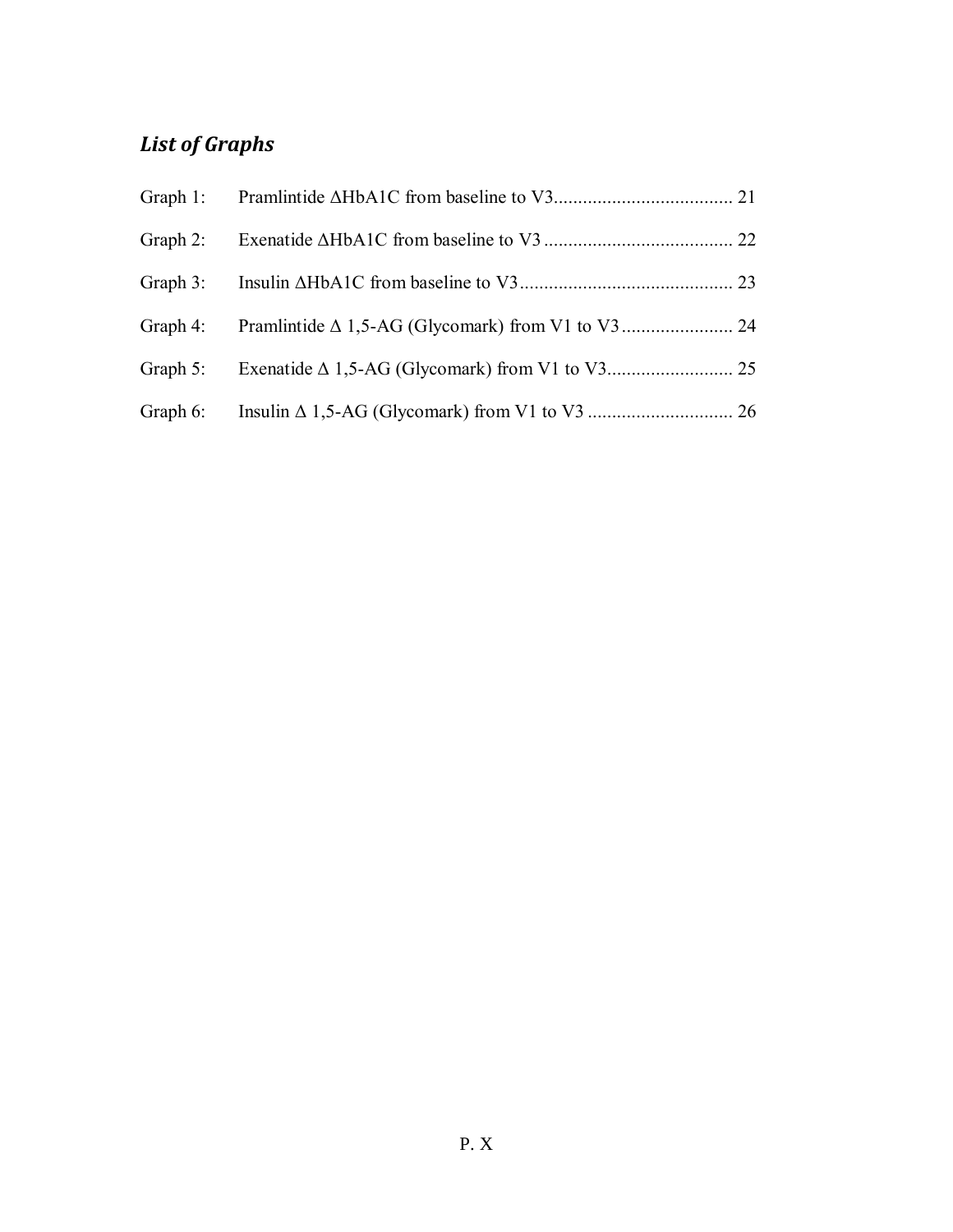#### **CHAPTER 1: BACKGROUND AND SIGNIFICANCE**

Type 1 Diabetes Mellitus (T1DM) most commonly occurs following autoimmune destruction of the pancreatic islet  $B$ -cells<sup>1</sup>. This destruction leads to total insulin deficiency and hyperglycemia. Approximately 150,000 children less than 20 years of age have diabetes and 15,000 new cases of T1DM occur each year in children less than 20 years<sup>2</sup>. Non-Hispanic white youth have the highest incidence rates of T1DM, estimated at 23.6 cases per 100,000 person years with a peak incidence of 32.9 in the 10-14 yearold age group<sup>2,3</sup>.

Tight glycemic control prevents and/or delays the onset and progression of diabetic complications such as retinopathy, nephropathy, neuropathy, and cardiovascular events<sup>4-6</sup>. The Framingham Heart Study identified diabetes as an independent risk factor for cardiovascular events<sup>7</sup>. Postprandial glucose control, specifically, is linked to atherosclerosis $8-10$ . Tighter postprandial control may potentially prevent or reverse atherosclerosis in patients with  $T2DM<sup>11</sup>$ , although more studies are needed in order to draw this conclusion. Postprandial control is of particular interest in T1DM since exogenous insulin is unable to counter postprandial hyperglucagonemia. Therefore patients with diabetes have a paradoxical surge of glucagon, which stimulates hepatic release of glucose after meals<sup>12</sup>. This results in postprandial hyperglycemia as a result of both oral glucose absorption and hepatic glucose release. Postprandial hyperglycemia may be due to amylin deficiency and/or GLP-1 dysregulation.

Amylin is a naturally occurring endogenous hormone that is co-secreted with insulin from the pancreatic islet  $B\text{-cells}^{17}$ . Since the B-cells are destroyed in T1DM, these patients are both insulin and amylin deficient. Pramlintide, an amylin analogue, exerts its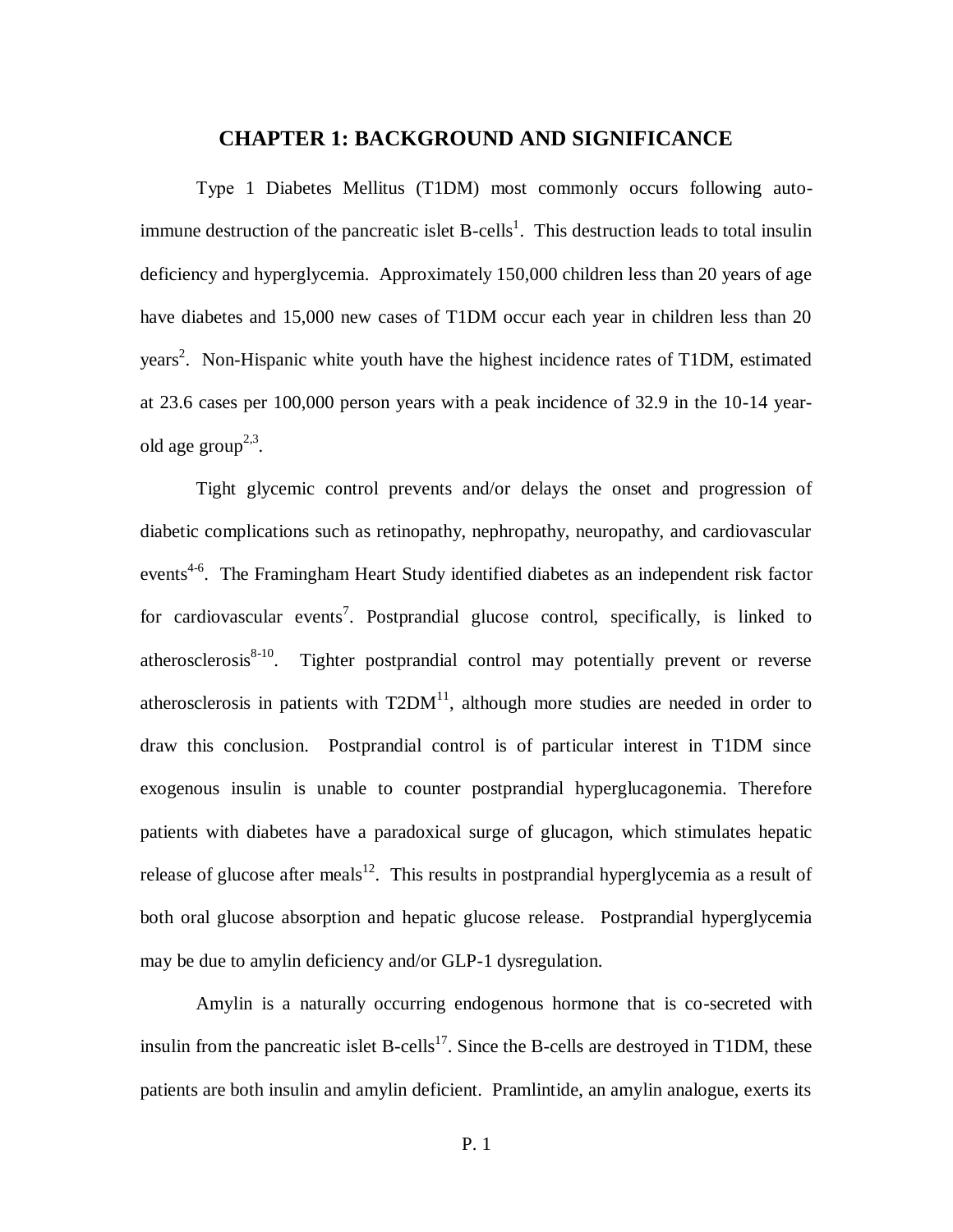postprandial glucose control in diabetic patients by inhibiting paradoxical glucagon release<sup>12</sup> and by delaying gastric emptying<sup>18,19</sup> and thus absorption of glucose into the bloodstream.

Glucagon-like Peptide 1 (GLP-1) is a hormone secreted by the intestinal cells in response to a meal. GLP-1 exerts its anti-diabetic properties by stimulating glucosedependent insulin secretion from the pancreatic B-cells, inhibiting glucagon secretion, and delaying gastric emptying and gastric acid secretion<sup>20-22</sup>. Individuals with T1DM have reduced levels of GLP-1 in response to a meal<sup>23</sup> and administration of Exenatide, a synthetic GLP-1 analogue, improved prandial glucose excursions<sup>21</sup>. Exenatide acts to reduce postprandial glucose surges via delayed gastric emptying, glucose-dependent glucagon suppression, and glucose-dependent insulin release<sup>20</sup>. Our research group has previously performed a dose-seeking study with adjunctive Exenatide in adolescents with T1DM, which determined safe and effective pediatric doses ranging from 1.25 mcg to 2.5 mcg per prandial injection<sup>24</sup>.

Currently, the standard assessment of glycemic control is glycated hemoglobin (HbA1C). As the glucose concentration rises in the blood, some glucose becomes nonenzymatically attached to the B-chain of hemoglobin A molecules and remains attached for the lifetime of the red blood cell (RBC). Thus, HbA1C values are considered an estimate of glycemic control over the past 2 to 3 months<sup>13,14</sup>. Another test that is less commonly used in the U.S. to assess postprandial glycemic control is the 1,5- Anhydroglucitol (1,5-AG), or GlycoMark, test<sup>15</sup>. 1,5-AG is a monosaccharide normally maintained at steady plasma levels and is almost entirely reabsorbed by the renal tubules<sup>16</sup>. During episodes of hyperglycemia, in which the renal threshold for glucose is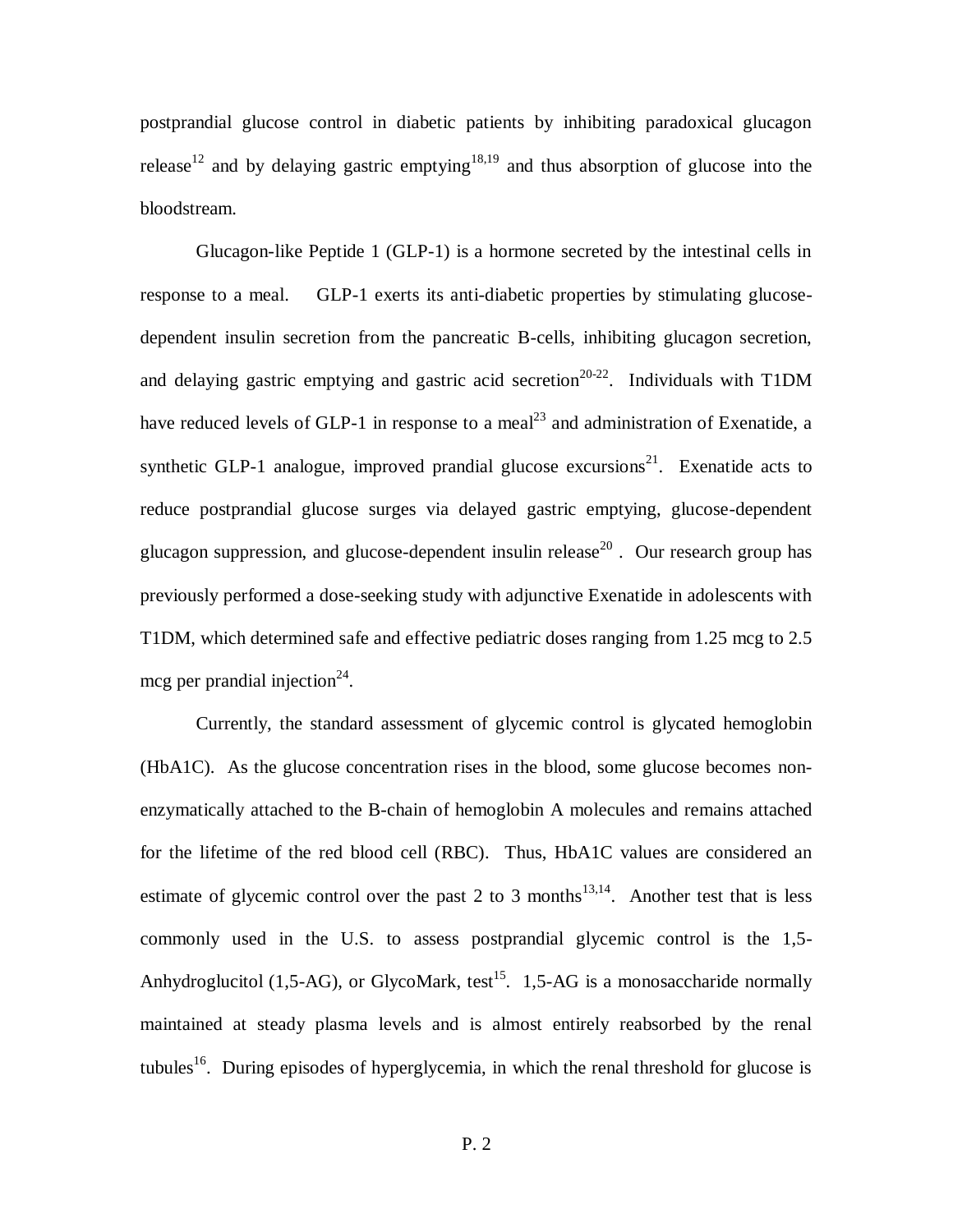passed (~180mg/dL), glucose competitively competes with 1,5-AG for reabsorption in the renal tubules<sup>16</sup>. This competitive inhibition of reabsorption leads to renal excretion of 1,5-AG. Serum levels of 1,5-AG, therefore, decrease as BG levels rise above ~180 mg/dL. This inverse relationship between plasma levels of 1,5-AG and hyperglycemia provides an additional measure of glycemic control that is more specific to postprandial glucose levels. In Dungan et al., 1,5-AG levels differed between individuals with similar HbA1C values and suggested that differences in postprandial glucose control may exist among individuals with similar HbA1C values<sup>15-16</sup>. While HbA1C correlated most closely with mean plasma glucose level, 1,5-AG levels correlated most closely with AUC $>180$  (r=-0.49, p=0.002) and with mean post-meal maximum glucose values (r=-0.5,  $p=0.008$ <sup>16</sup>. This suggests that individuals with moderate glycemic control, as measured by HbA1C, may differ in their postprandial glucose excursions and these differences may be detected by 1,5-AG levels.

Pramlintide has been shown to improve postprandial glucose control in  $T1DM^{25-}$ <sup>28</sup>. Likewise, the few studies which have examined the effects of GLP-1 or Exenatide on postprandial glucose control in T1DM have shown promising results<sup>21,29,30</sup>. Neither of these medications is approved in children, but studies have shown efficacy of Pramlintide in children with  $T1DM^{31-34}$  and Exenatide shows promise in prolonging B-cell mass and/or function in T1DM. This may make islet cell transplantations a more viable option for newly diagnosed cases of T1DM in the future<sup>35,36</sup>. If used in children with T1DM, these medications can potentially prevent or mitigate future complications of diabetes. To our knowledge, the effectiveness of these two drugs has never been compared, especially in adolescents with T1DM. Our study's main objective was to determine the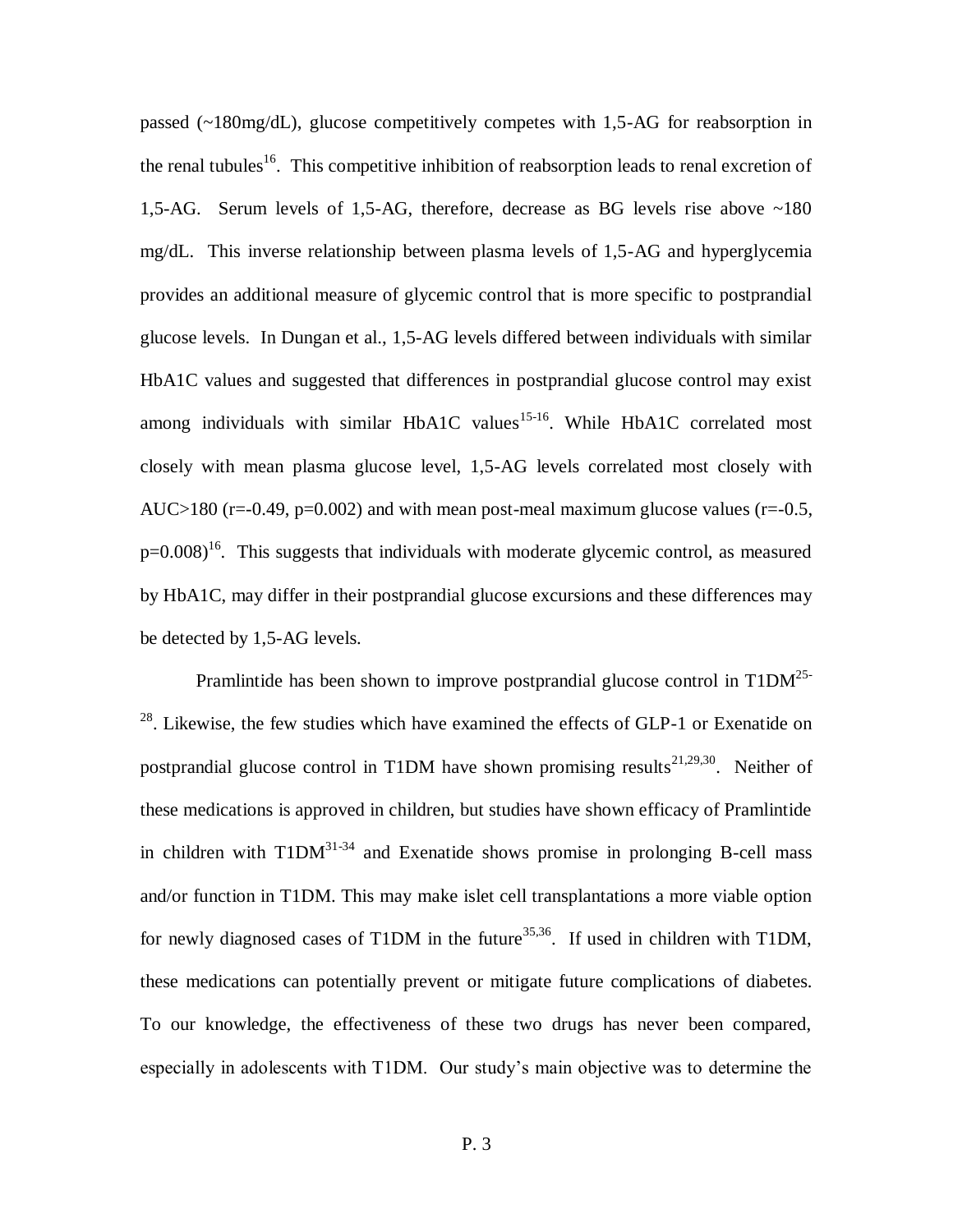effect of Exenatide vs. Pramlintide adjuvant therapy on glycemic control in addition to insulin in adolescents with T1DM.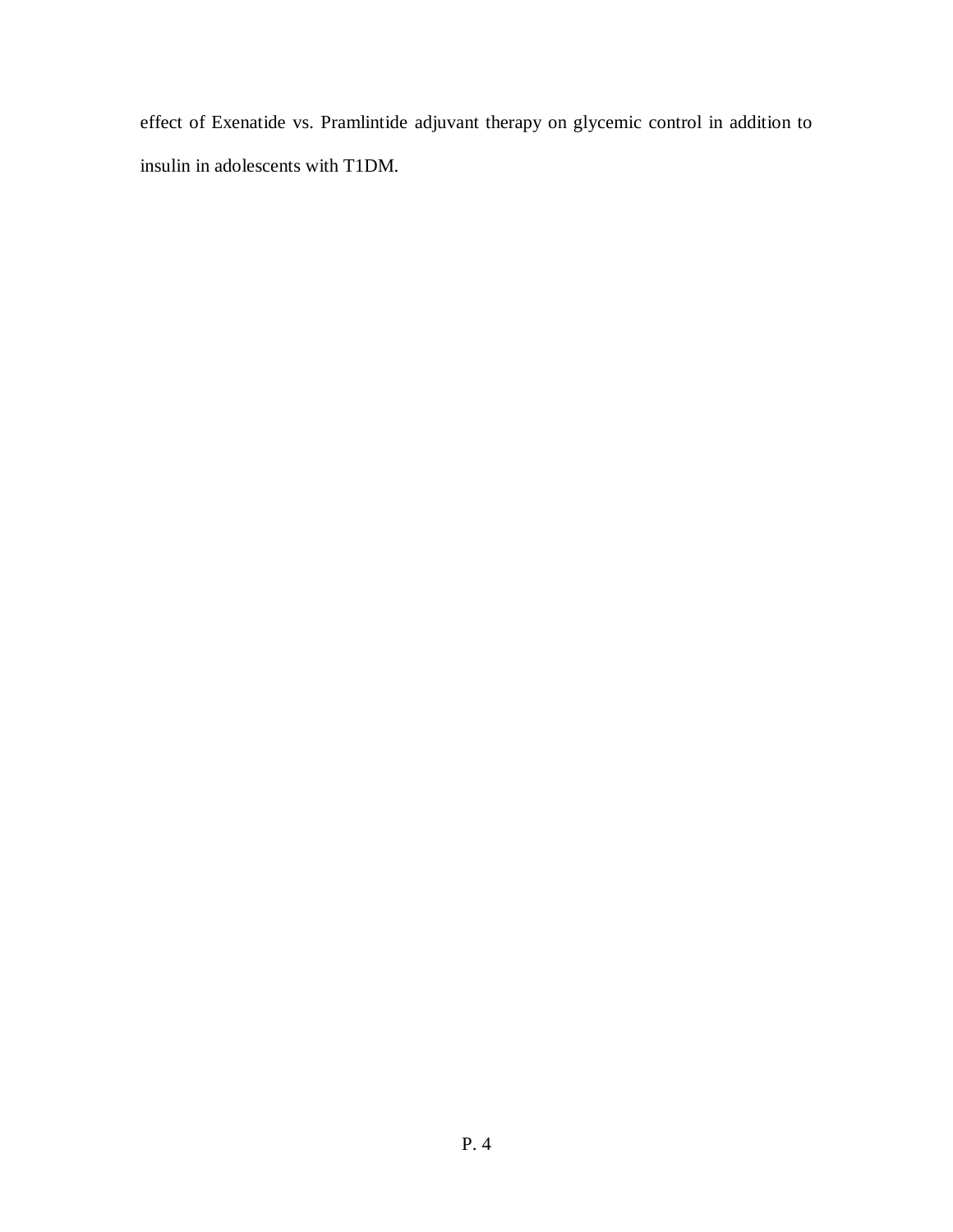#### **CHAPTER 2: MATERIALS AND METHODS**

#### **Subjects**

The experimental protocol for this study was approved by the Institutional Review Board at Baylor College of Medicine. We report preliminary data of a larger study, which is still ongoing. We studied 24 subjects with the following characteristics. Eligible patients were approached at the Diabetes Care Center and other outlying clinics affiliated with Texas Children's Hospital, and given a consent packet to review if interested. The parents of prospective patients signed a written, informed consent and all study patients gave assent prior to enrollment. For those screened for the study, written consent was either obtained when approached in clinic or at the screening visit.

Inclusion criteria:

- subjects aged 12-21 years
- willing to give assent
- antibody positive (anti-insulin Ab, anti-GAD Ab, and/or ICA-512 Ab) T1DM for at least 1 year
- HbA1C less than 9.0% at screening
- Tanner stage 3 or higher on physical exam by a physician at screening
- currently on intensive insulin therapy—consisting of basal-bolus therapy with a long-acting insulin plus 3 or more short-acting injections per day OR pump therapy

Exclusion Criteria:

a diagnosis of T2DM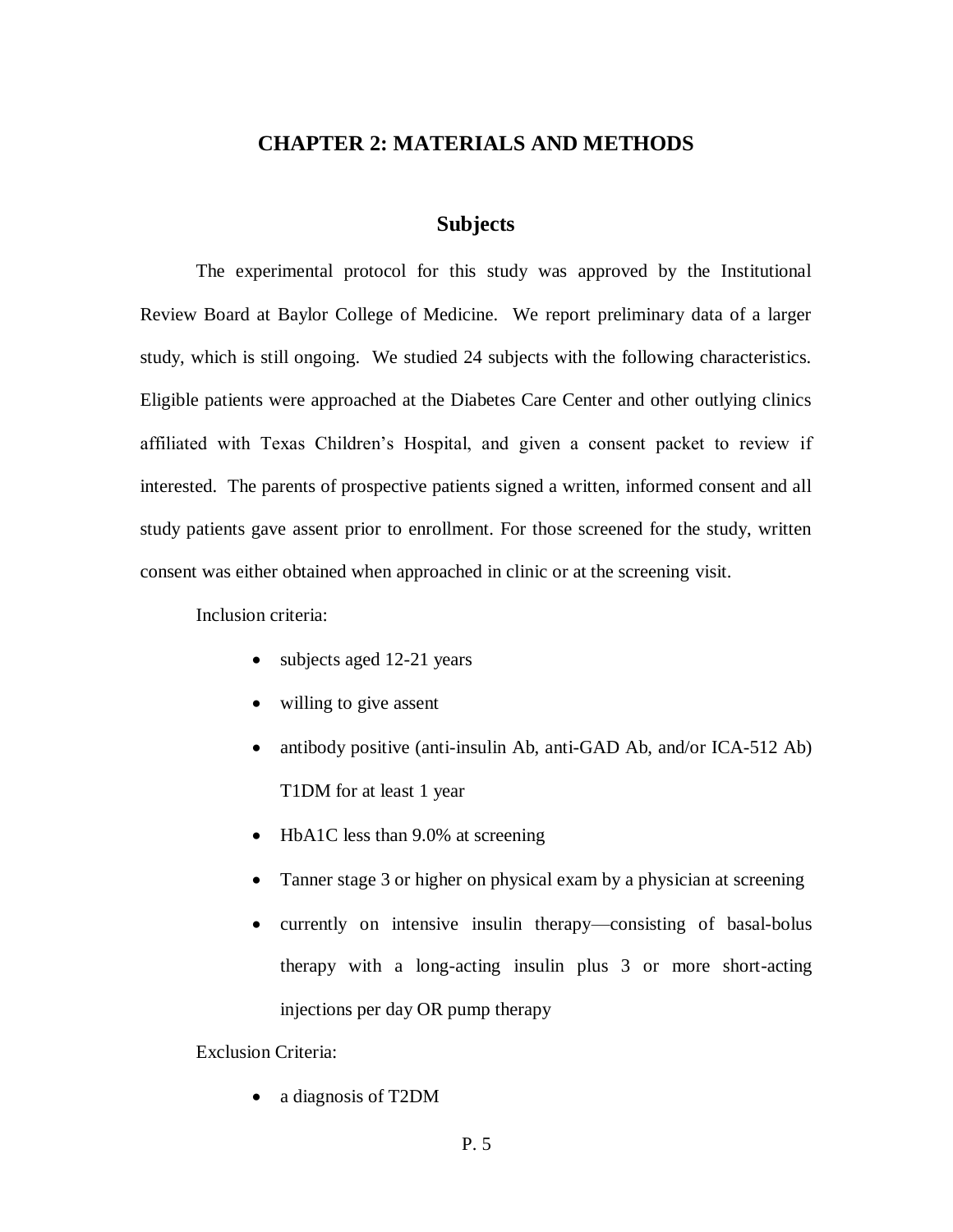- any medications, other than insulin, known to affect glycemic excursions or glucose concentrations
- any chronic illness other T1DM and hypothyroidism stabilized on medication (Synthroid)
- abnormal amylase, lipase or creatinine values (twice normal) at screening
- abnormal AST or ALT values (thrice normal) at screening
- an unsupportive family environment, as determined by clinicians and/or social workers
- pregnant or lactating mothers

Participants were enrolled from August 2009 through January 2010. A total of 30 participants consented to the study; however 2 withdrew their consent prior to the screening visit. Of the 28 who completed screening visits, all qualified for the study and were randomized to a treatment arm: 10 to Pramlintide, 10 to Exenatide, and 8 to insulin alone. Randomization to one of three treatment arms was accomplished through use of a randomization table stratified by high or low BMI. The randomization table was not concealed from study staff. During the study a total of 4 participants either withdrew or were dropped from the study. In the Pramlintide arm, 2 participants withdrew from the study after Visit 1. One withdrew primarily due to family stress from divorce and also reported nausea as a side effect. The other withdrew mainly due nausea and also reported scheduling difficulties. In the Exenatide arm, 1 participant withdrew due to social issues and involvement with alcohol. Additionally, 1 participant was dropped from the Exenatide arm due to non-compliance with insulin adjustments and blood sugar checks. This left a total of 24 subjects (8 per treatment arm) who completed the study.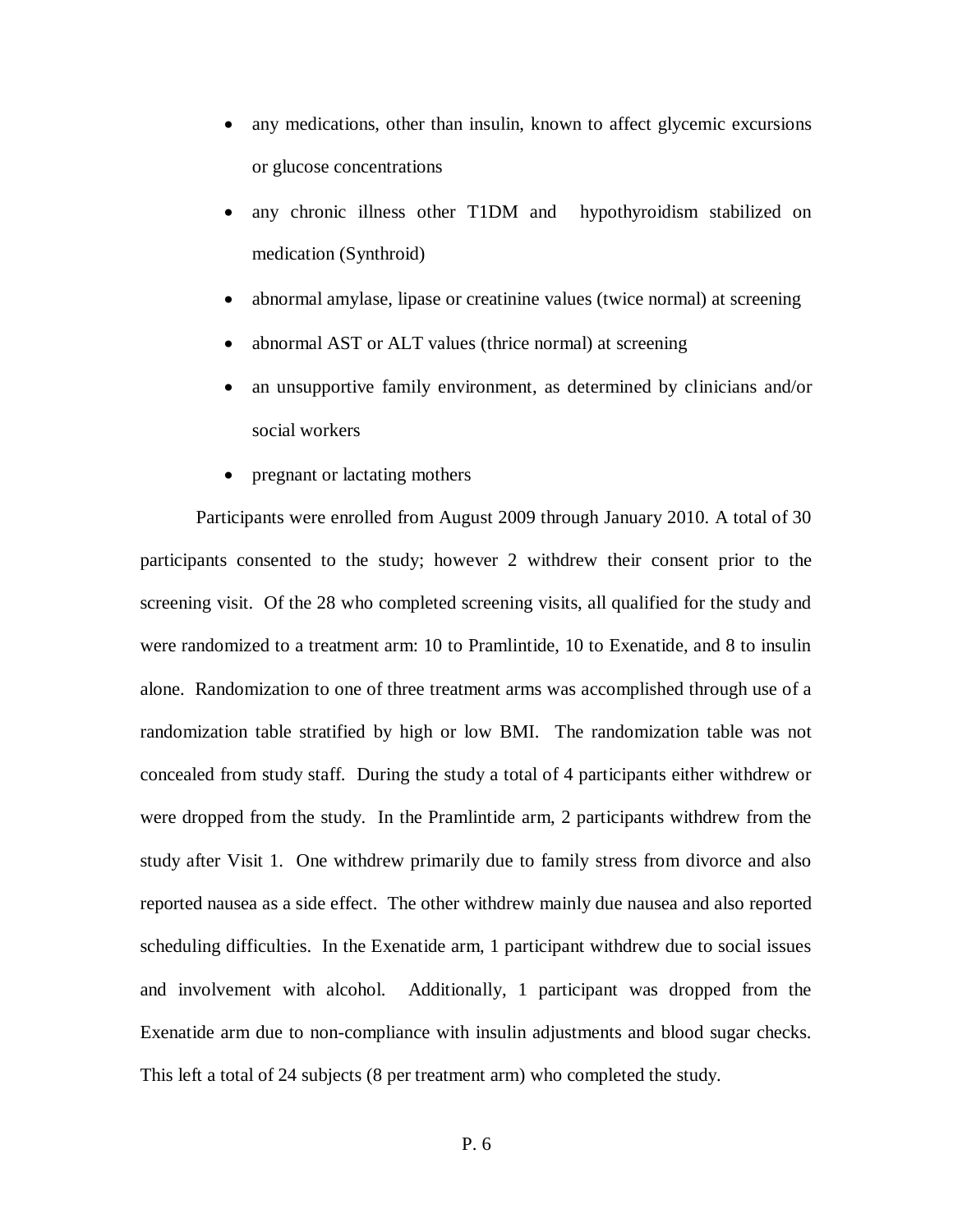#### **Study Design**

Screening Visit: After signing a written consent form, a screening visit was performed in the GCRC (General Clinical Research Center) at Texas Children's Hospital in Houston, TX. All patients were fasting for at least 8 hours. This visit included a medical history and physical exam. Fasting blood samples were collected for screening labs, which included HbA1C, amylase, lipase, AST, ALT, CBC, creatinine, lipid panel, and diabetic autoantibodies (ICA-512, anti-GAD, or anti-insulin). Urinary microalbumin tests were performed on all subjects and urinary pregnancy tests were performed in all female subjects. Study staff inserted a blinded continuous glucose monitor (CGM) sensor for the patient to wear for 3 days. Patients were asked to record activity and dietary information in a food diary and to check their blood sugar at least 3 times per day during the 3 days on the sensor.

Visit 1: At this visit, subjects were randomized into one of three possible groups using a random number table. Subjects had vital signs taken, waist circumference measurement, HbA1C, 1,5-AG, and a urine pregnancy tests (if female). DEXA was performed on this day to estimate total body fat. QOL questionnaires were administered at this visit. Patients were given a home blood glucose meter and GlucoMon unit, which transmits blood sugar readings and delivers them electronically by email to the PI, study staff, and parents. Patients were given study medication if randomized to one of the 2 treatment groups and their prandial insulin was adjusted in order to prevent hypoglycemia with adjuvant study medication initiation.

Exenatide dosing: Exenatide was started at 1.25 mcg as determined by previous Baylor protocol H-16488, which found this dose to be safe in older adolescents with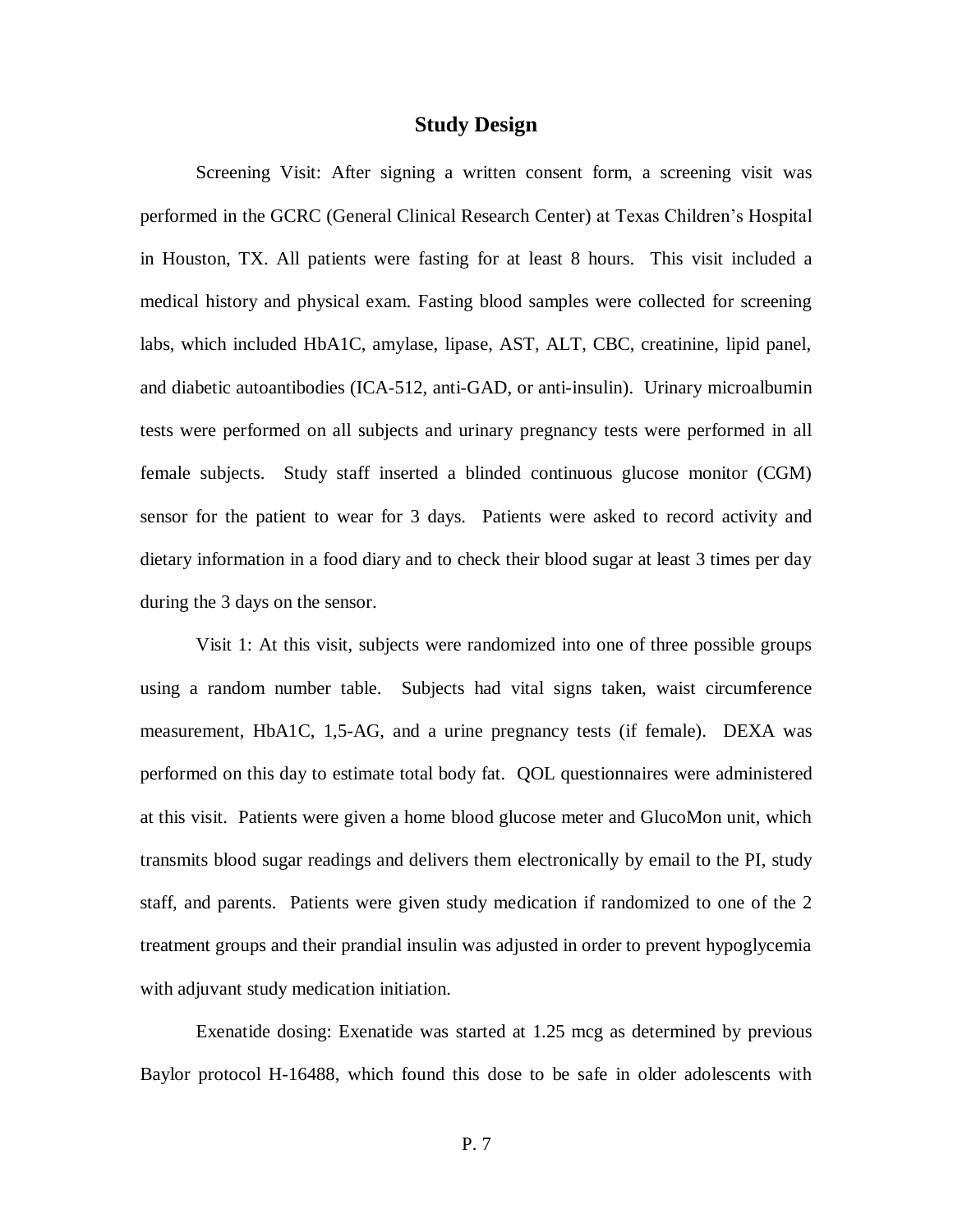T1D $M^{24}$ . Exenatide was given subcutaneously twice a day (within 30 minutes after the start of breakfast and dinner). Exenatide dose was titrated to a maximum dose of 5 mcg with most patients titrated to 2.5 mcg or 5 mcg bid.

Pramlintide dosing: Previous studies in older adolescents were performed at Baylor College of Medicine, Houston, TX and results from these studies were used to calculate Pramlintide dosing<sup>33,34</sup>. Pramlintide was started at 15 mcg and titrated up to a maximum dose of 60 mcg. Subjects received Pramlintide subcutaneously twice a day (within 30 minutes after the start of the breakfast and dinner).

Initially, prandial insulin was reduced by 30% with Exenatide and Pramlintide injections per personal communications with Dr. David Maggs, Amylin pharmaceuticals. Basal insulin was not changed at initiation of study medication. Study medication was not mixed with insulin injections or given within 2 inches of insulin injections or pump insertion sties. Whenever possible, study medication titrations were completed by Visit 2 (1 month). Basal and pre-meal insulin doses were adjusted throughout the study as needed based on blood sugar meter readings.

Insulin monotherapy: Subjects randomized to insulin monotherapy continued on either long-acting and short-acting insulin analogs or subcutaneous insulin pump therapy. Basal and pre-meal insulin doses were adjusted throughout the study as needed based on blood sugar meter readings.

Visit 2 (1 month): Subjects had vital signs, waist circumference, HbA1C, 1,5-AG, and a urine pregnancy test (if female). Adherence to insulin/medication regimen, side effects, and adverse event reporting was obtained by subject interview and logbooks.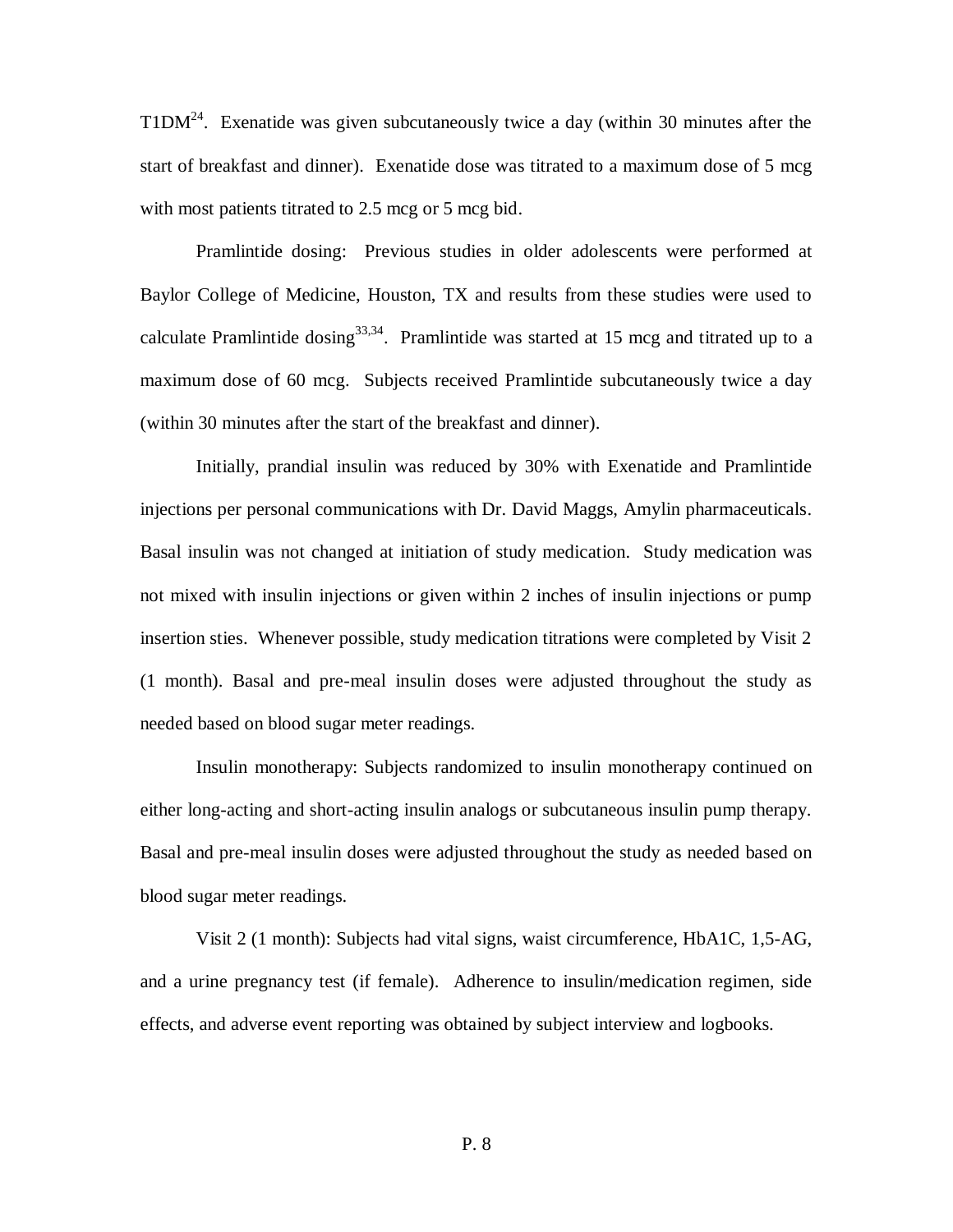Visit 3 (4 months): Subjects underwent a medical history, physical examination, vital signs, waist circumference, HbA1C, blood draws, urine microalbumin, and a urine pregnancy test (if female). Adherence to insulin/medication regimen and adverse event reporting was obtained by subject interview and logbooks. DEXA scans, and QOL questionnaires were repeated at this visit. Fasting amylase, lipase, AST, ALT, CBC, creatinine, and lipid panel labs were repeated at this visit. Study staff inserted a blinded continuous glucose monitor (CGM) sensor for the patient to wear for 3 days. Patients were asked to record activity and dietary information in a food diary and to check their blood sugar at least 3 times per day during the 3 days on the sensor. Subjects received instructions regarding how to properly remove the sensor at home. The subject was instructed to discontinue Pramlintide or Exenatide after removal of the sensor.

Adjustments with insulin regimen were made as needed based on glucose meter measurements. Data was reviewed daily for weeks 1 and 2, and then once a week for weeks 3 and 4. Starting at week 5, data was reviewed once every two weeks for the remainder of the study. Patients were permitted to contact study staff for guidance in insulin and study medication adjustments in between scheduled review times; however, parents were encouraged to make their own insulin changes in between scheduled review times.

#### **Statistical Analysis**

Using an estimated SD for ΔHbA1C in pediatric T1DM of 0.6, a sample size of 17 patients in each study arm (51 total) was calculated to detect a 0.6% ΔHbA1C from baseline with a power of 80%. Estimating an attrition rate of 20%, we calculated 21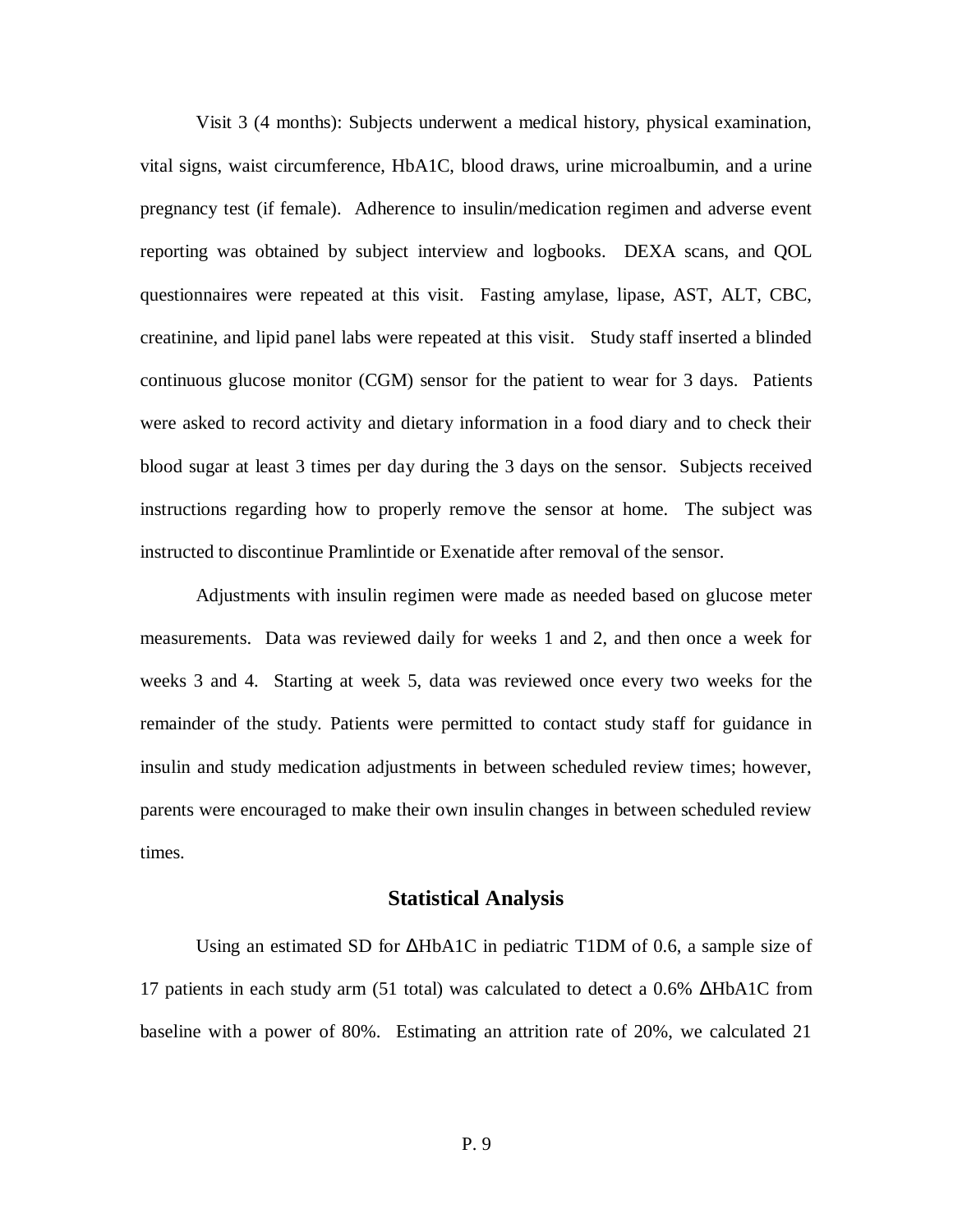patients in each study arm (63 total) would be needed. In this thesis we present preliminary data from the first half of the study (n=24 out of 30 recruited).

Primary endpoints in this study were glycated hemoglobin (HbA1C) and 1,5- Anhydroglucitol (1,5-AG), or GlycoMark. The final study will utilize ANCOVA analysis and pair-wise multiple comparisons; however, the preliminary data presented in this paper were analyzed with two-sample t-tests, assuming equal variances.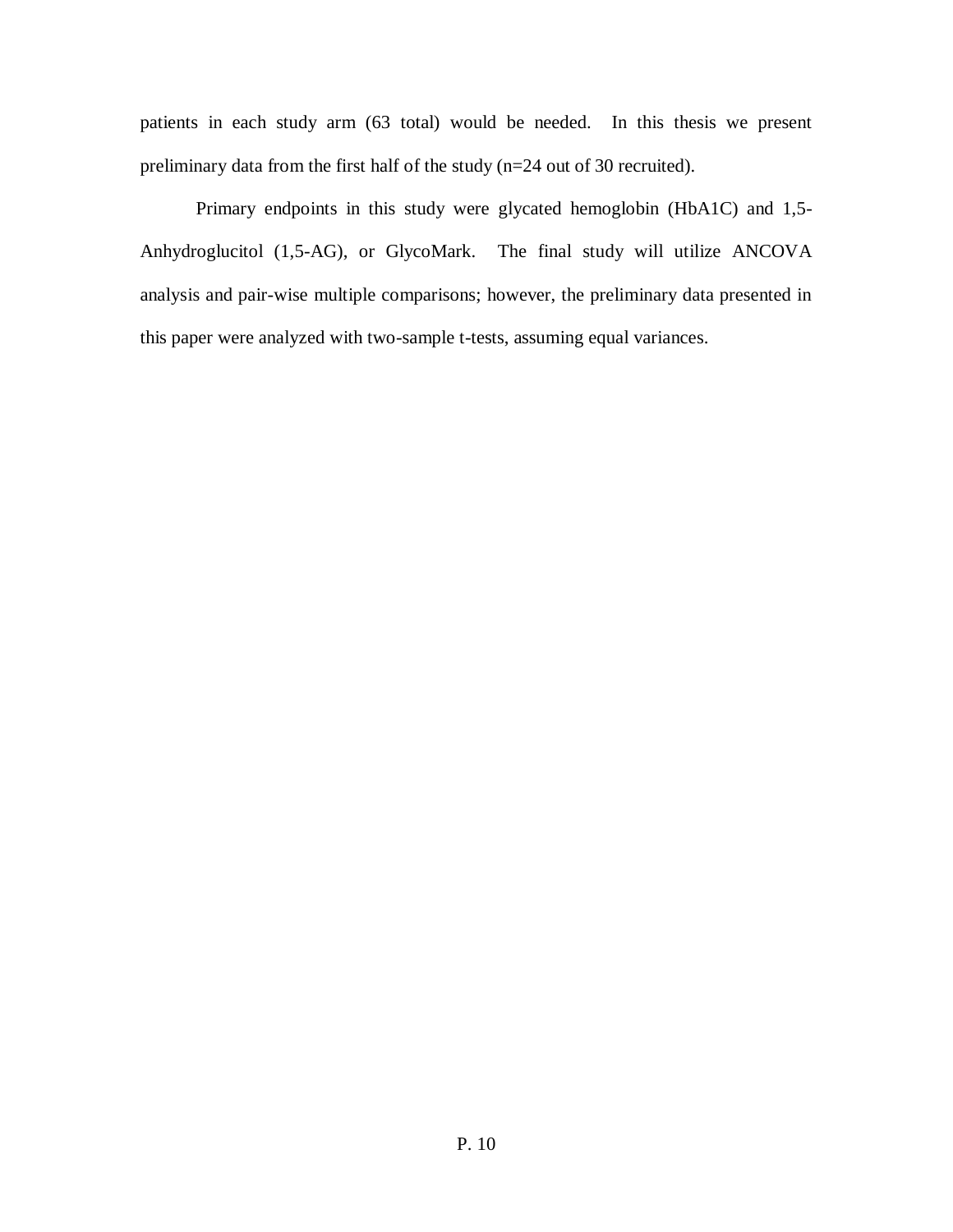#### **CHAPTER 3: RESULTS**

#### **Baseline Characteristics**

Baseline study characteristics were not different between treatment arms with respect to age, gender, ethnicity, duration of diabetes, total daily insulin, and HbA1C (Table 1). The insulin control treatment arm had slightly lower HbA1C values at baseline, but was not statistically significant when compared to the Pramlintide and Exenatide treatment arms ( $p=0.60$  and  $P=0.40$ , respectively). The groups did differ on number of individuals receiving multiple daily injections (MDI) versus those on continuous subcutaneous insulin infusion (CSII), or pump therapy. In our study group, it was noted that males were much more likely to be on pump therapy (15/16 or 94%) compared to females (2/8 or 25%), but gender differences were distributed equally among treatment arms. Two of the males on pump therapy also received injections at some point during the study. One male temporarily went on injections until pump malfunctions were resolved. The other male received daily injections of Lantus for extra basal insulin in addition to his pump therapy. During the study, one male patient in the insulin control arm permanently switched basal insulin from Lantus to Detemir as recommended by the study physician.

#### **HbA1C**

Baseline HbA1C values used for analyses were averages of screening and Visit 1 HbA1Cs. This was done to minimize effects on HbA1C between screening and Visit 1, prior to study medication initiation. There were no significant differences in ΔHbA1C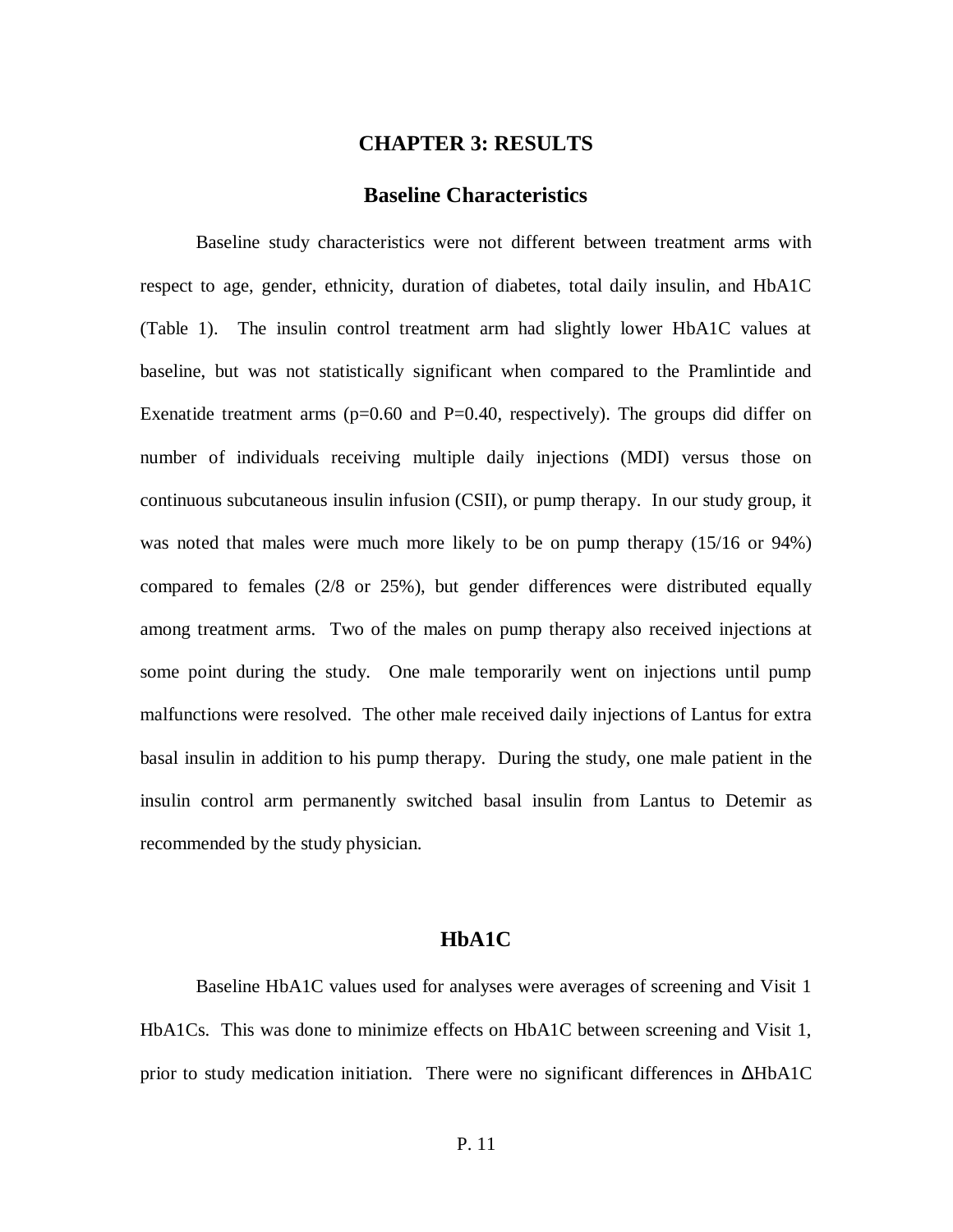from baseline to 4 months between adjuvant Pramlintide or Exenatide to insulin alone (Table 2 and Graphs 1-3). Paired two-sample t-tests within each treatment arm also showed no significant difference in HbA1C values from baseline to 4 months. The slight increase in HbA1C in treatment arms may have resulted from initial reduction of prandial insulin to avoid hypoglycemia during study medication titration. Almost all titrations were completed by Visit 2 (4 weeks). However, no differences were detected when Visit 2 was analyzed as baseline compared to Visit 3. While the three months between Visit 2 and Visit 3 may have been a sufficient duration to detect changes in HbA1C following titration, more time and/or more subjects might be necessary to detect a statistical difference. Of note, the sample sizes presented in this preliminary data do not have the power to detect a difference.

#### **1,5-AG (Glycomark)**

No significant differences in  $Δ1,5-AG$  levels between adjuvant Pramlintide or Exenatide and insulin alone were present (Table 3 and Graphs 4-6). Paired two-sample ttest within each treatment groups also showed no statistically significant changes from baseline to 4 months. Exenatide and insulin treatment groups showed slight trends towards improved 1,5-AG values, while Pramlintide showed a slight trend towards worsened 1,5-AG values. However, one cannot draw any conclusions from these results as the sample sizes are small and the variances were large in relation to detected differences. It was noted that our results correlated closely with 1,5-AG values in a previous study involving pediatric individuals with  $T1DM^{37}$ .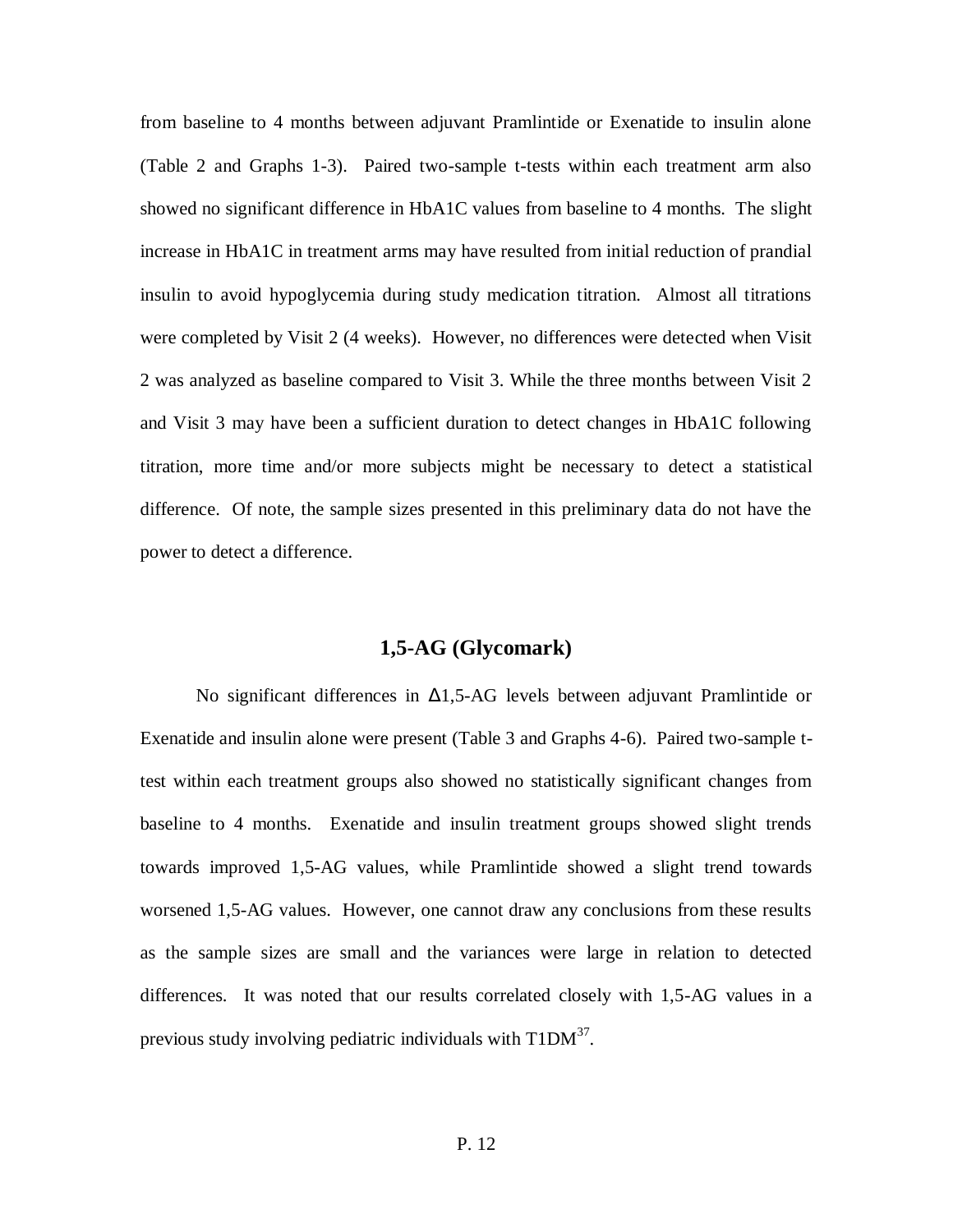All statistical analyses were done on a per protocol basis. Had statistically significant differences been detected based on per protocol data, intent to treat analyses would have been performed to see if results were affected. Intent to treat analyses are planned for completed study data.

#### **Daily Insulin Doses**

It is important to note that insulin was initially reduced in the two treatment arms in order to prevent hypoglycemia in the postprandial period. There were no statistical differences in changes in total daily insulin (TDI) and bolus daily insulin (BDI) between treatment groups compared to insulin alone (Tables 4-5). However, the Pramlintide group showed a trend toward reduced total daily insulin over the 4 months of treatment compared to the increased trend in total daily insulin in the Exenatide and Insulin groups. Similarly, the Pramlintide group showed a trend toward reduced bolus daily insulin, while the Exenatide group showed a smaller decrease in bolus daily insulin. The insulin group showed a trend toward increased bolus daily insulin throughout the study. These trend differences could explain the differences in glycemic control between groups. In particular, these differences in insulin trends could explain Pramlintide's worsened trends in both HbA1C and 1,5-AG.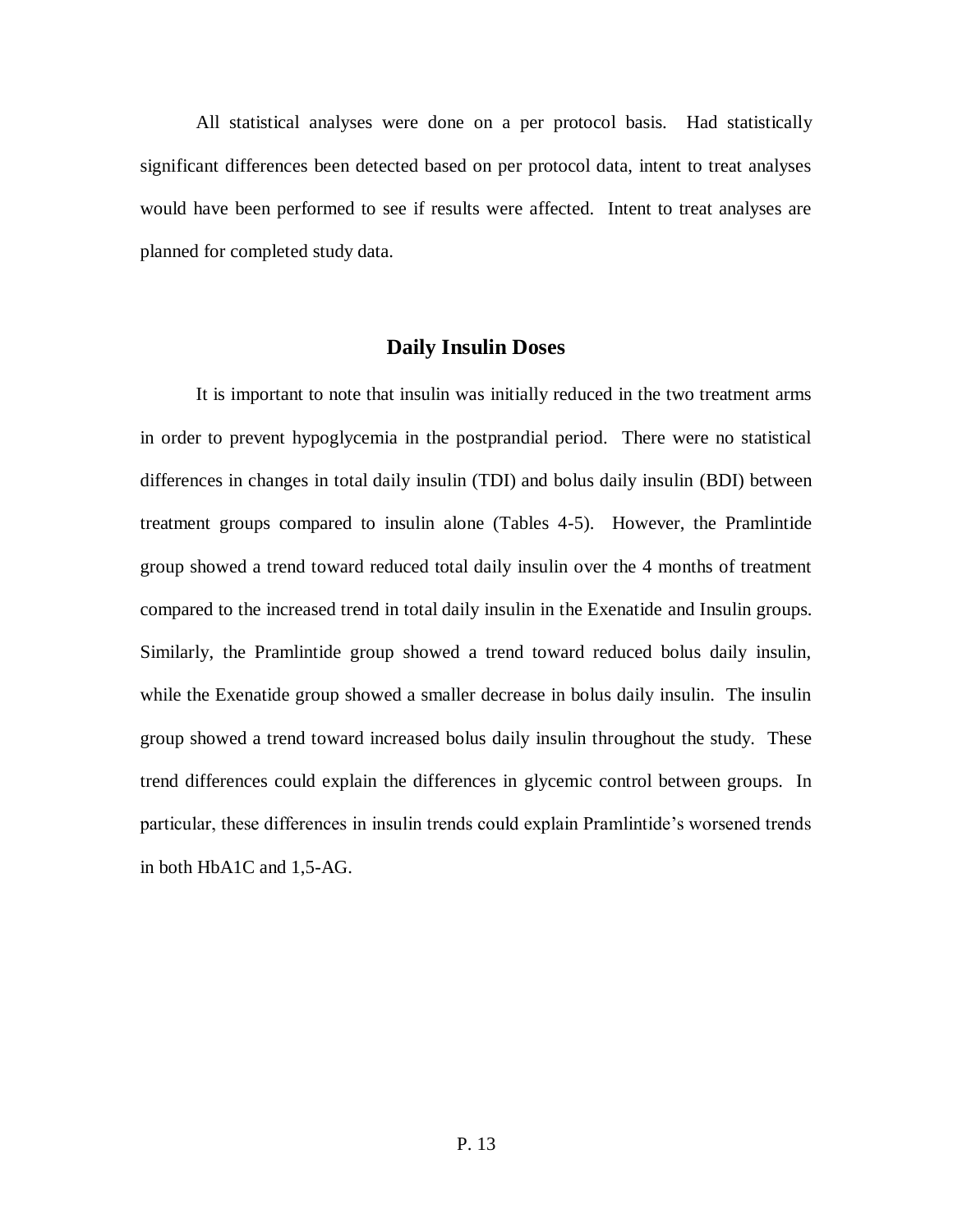#### **CHAPTER 4: DISCUSSION**

The data collected and analyzed to date suggest that 4 months of Pramlintide or Exenatide treatment in addition to insulin does not improve overall glucose control, as measured by HbA1C, compared to insulin alone. Although this effect was not significant, sample size calculations based on these data suggest that with the addition of 134 subjects per treatment arm, statistical significance could be achieved. In contrast to our hypothesis, the effects of the amylin analogue Pramlintide appeared to worsen postprandial glucose control as measured by 1,5-AG. On the other hand, the GLP-1 analogue Exenatide appears to have no noticeable effect on postprandial control, as measured by 1,5-AG, compared to insulin alone. Although this effect was not significant, sample size calculations based on these data suggest that with the addition of 62 subjects per treatment arm we will be able to achieve statistical significance between Pramlintide and insulin groups. However, it would take approximately an additional 7000 individuals to detect a difference between Exenatide and insulin groups based on these data.

An important point to mention, however, is that in the Pramlintide and Exenatide groups the subjects received less insulin during the early stages of this study. This reduction in insulin dose, performed to prevent possible hypoglycemia in the postprandial period, might have affected not only overall glucose control, but also postprandial glucose control. It was in fact the pre-meal short-acting insulin bolus that was reduced. Further analysis of CGMS data is necessary to ascertain whether 1,5-AG accurately portrayed postprandial control. CGMS data might also detect changes in postprandial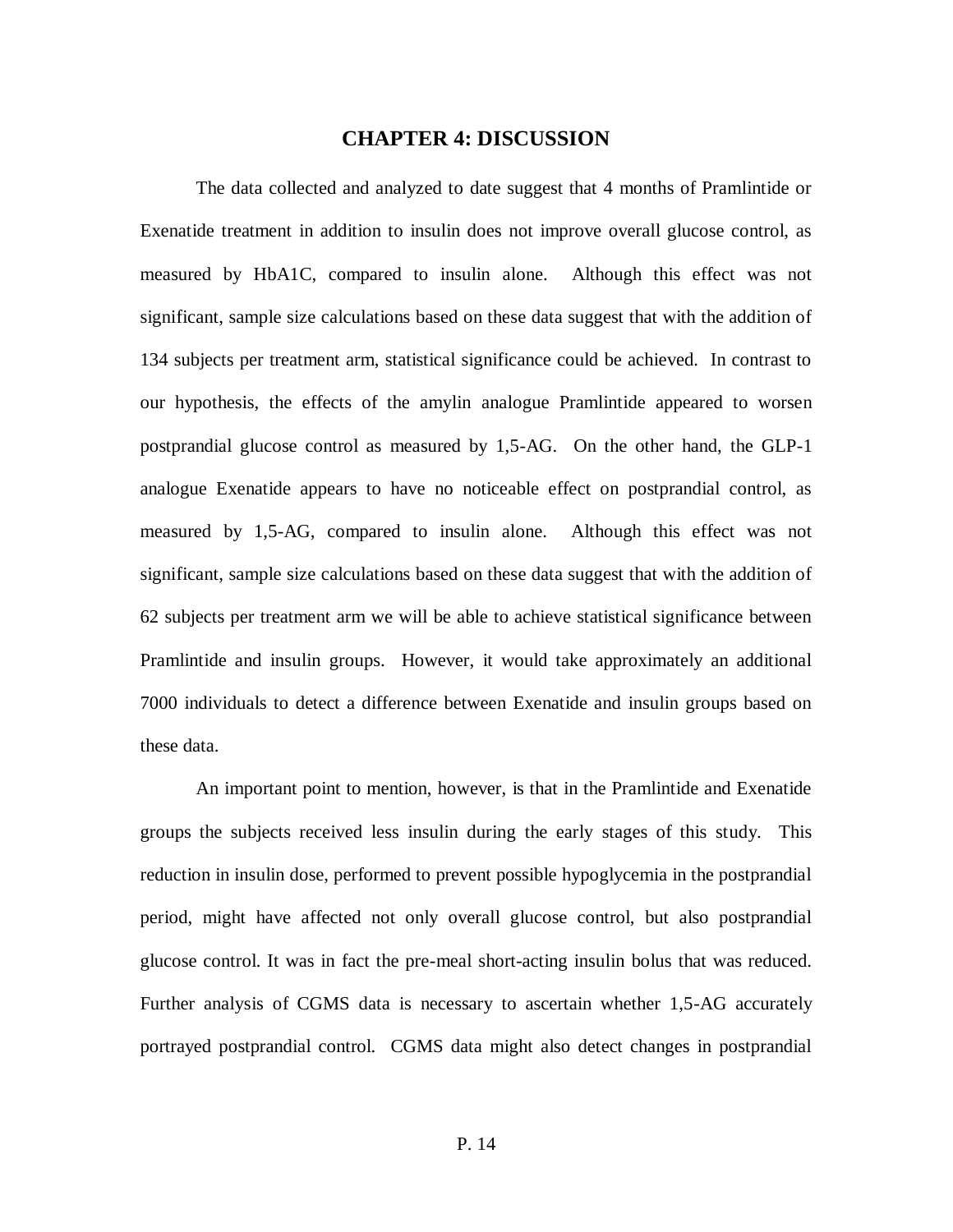control that may not have been detected by 1,5-AG either due to time restraints or secondary to the initial reduction in pre-meal insulin.

The difference between the effects of Pramlintide and Exenatide on the direction of the change in 1,5-AG may be due to the fact that Exenatide can exert a stimulatory effect on residual pancreatic β-cell insulin secretion, while Pramlintide does not influence insulin secretion. Yet, since the changes are very small, it is also possible that these two drugs have no meaningful effect in T1DM.

In conclusion, our preliminary data indicate that adequate insulin therapy is the fundamental means for good glucose control in T1DM and suggest that adjuvant therapies with amylin or GLP-1 analogues do not enhance postprandial glucose control in these patients. However, completion of this study and possibly future clinical trials with longer observation periods are warranted.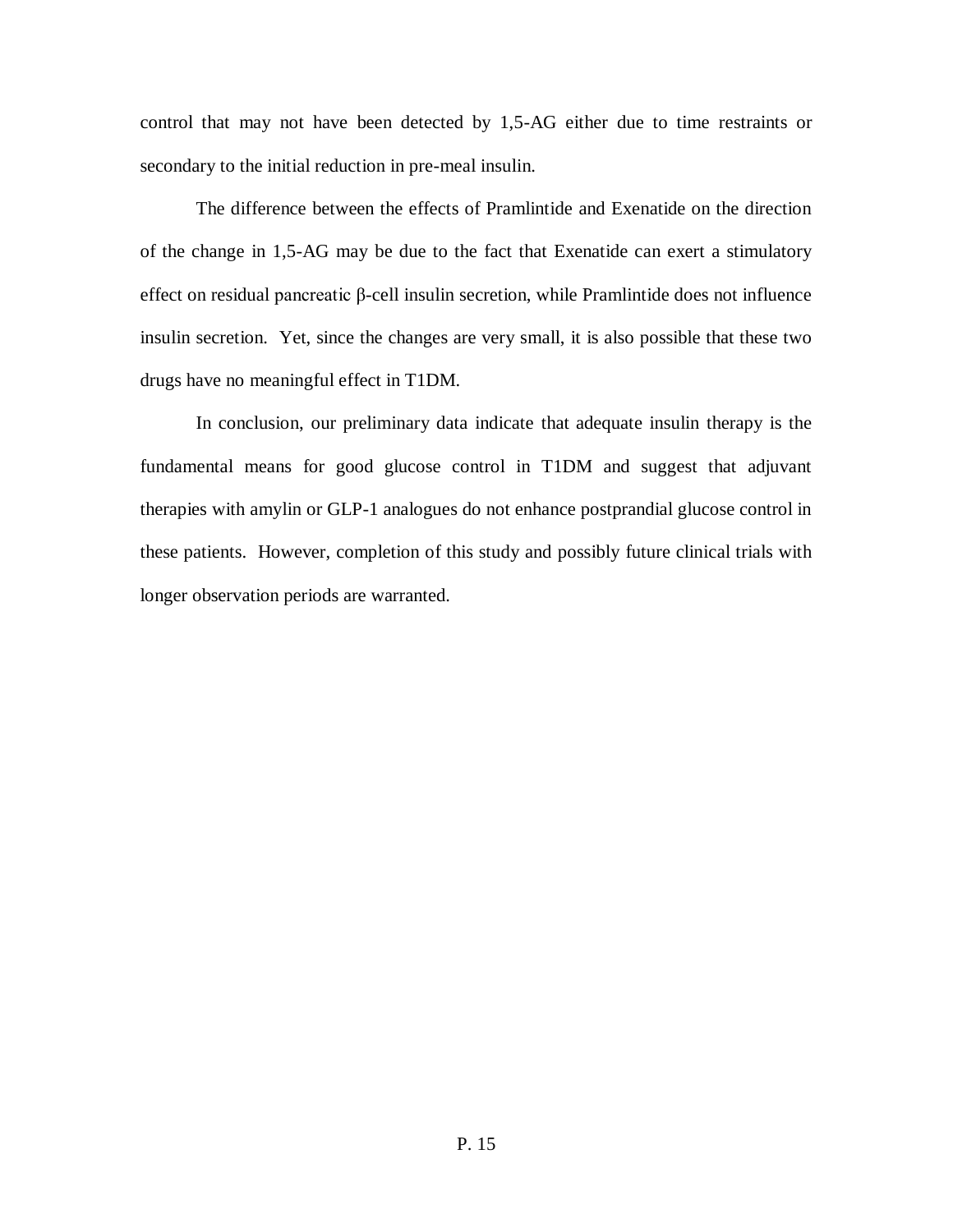**Table 1: Baseline Study Characteristics**

|                                          | <b>Pramlintide</b> | <b>Exenatide</b> | <b>Insulin</b>  |
|------------------------------------------|--------------------|------------------|-----------------|
| n                                        | $\overline{8}$     | $\overline{8}$   | 8               |
| Age                                      |                    |                  |                 |
| mean $\pm$ SD                            | $15.0 \pm 2.3$     | $15.4 \pm 2.0$   | $14.6 \pm 1.8$  |
| (range)                                  | $(12.6 - 18.2)$    | $(13.3 - 19.0)$  | $(12.8 - 17.7)$ |
| Gender (F/M)                             | 3/5                | 2/6              | 3/5             |
| <b>Ethnicity</b>                         |                    |                  |                 |
| (C/H/B)                                  | 7/0/1              | 7/0/1            | 6/1/1           |
| <b>Duration T1DM</b>                     |                    |                  |                 |
| mean $\pm$ SD                            | $5.0 \pm 3.0$      | $4.8 \pm 3.5$    | $6.1 \pm 4.0$   |
| (range)                                  | $(1.6 - 11.8)$     | $(1.5-12.7)$     | $(1.0-13.4)$    |
| <b>IIM Treatment</b>                     |                    |                  |                 |
| (MDI/pump)                               | 3/5                | 0/8              | 4/4             |
| <b>HbA1C</b> screen                      |                    |                  |                 |
| mean $\pm$ SD                            | $7.4\% \pm 0.7$    | $7.5\% \pm 0.8$  | $7.2\% \pm 0.8$ |
| (range)                                  | $(6.4 - 8.5)$      | $(6.5 - 8.8)$    | $(5.9 - 8.1)$   |
| <b>Total Daily</b><br>Insulin (units/kg) |                    |                  |                 |
| Visit 1                                  |                    |                  |                 |
| mean $\pm$ SD                            | $1.04 \pm 0.35$    | $1.05 \pm 0.32$  | $0.98 \pm 0.30$ |
| (range)                                  | $(0.53 - 1.69)$    | $(0.65 - 1.52)$  | $(0.52 - 1.54)$ |
| <b>BMI</b>                               |                    |                  |                 |
| ( <b>95%</b> , <b>95%</b> )              | 6/2                | 7/1              | 7/1             |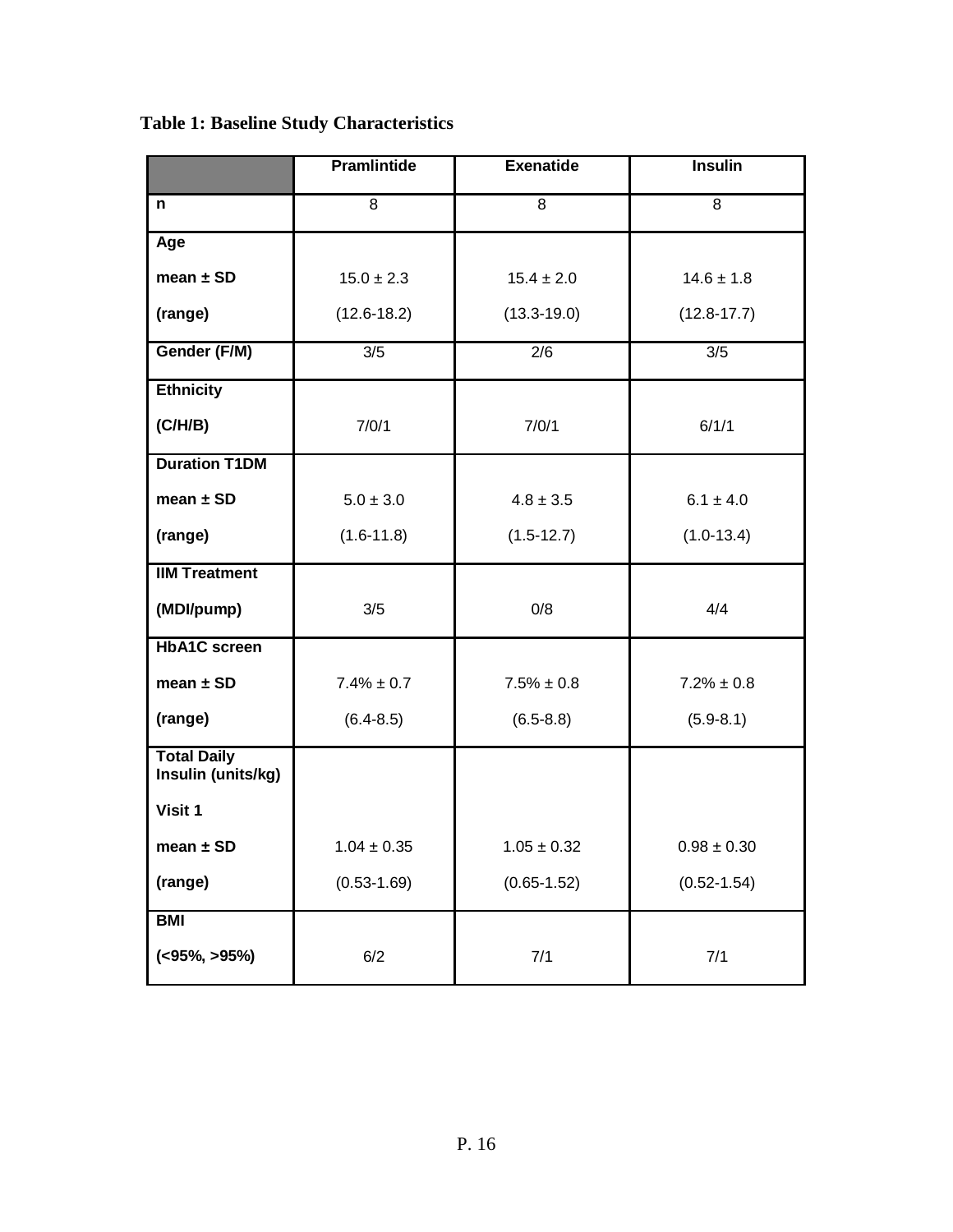**Table 2: HbA1C Results**

|                          | <b>Pramlintide</b>        | <b>Exenatide</b>         | <b>Insulin</b>            |
|--------------------------|---------------------------|--------------------------|---------------------------|
| <b>HbA1C</b> screening   |                           |                          |                           |
| mean $\pm$ SD            | $7.4\% \pm 0.7$           | $7.5\% \pm 0.8$          | $7.2\% \pm 0.8$           |
| (range)                  | $(6.4 - 8.5)$             | $(6.5 - 8.8)$            | $(5.9 - 8.1)$             |
| HbA1C Visit 1 (V1)       |                           |                          |                           |
| mean $\pm$ SD            | $7.4\% \pm 0.9$           | $7.5\% \pm 0.7$          | $7.2\% \pm 0.9$           |
| (range)                  | $(5.9 - 8.3)$             | $(6.8 - 8.7)$            | $(5.9 - 8.1)$             |
| HbA1C Visit 3 (V3)       |                           |                          |                           |
| mean $\pm$ SD            | $7.6\% \pm 0.8$           | $7.7\% \pm 1.0$          | $7.2\% \pm 0.7$           |
| (range)                  | $(6.2 - 8.7)$             | $(6.2 - 9.1)$            | $(6.3 - 8.0)$             |
| <b>AHbA1C base to V3</b> |                           |                          |                           |
| mean $\pm$ SD            | $0.2 \pm 0.5$             | $0.2 \pm 0.6$            | $-0.0 \pm 0.4$            |
| (range)                  | $(-0.75 \text{ to } 0.9)$ | $(-0.6 \text{ to } 0.8)$ | $(-0.55 \text{ to } 0.5)$ |
| p-value *                | p=0.41 (two-tailed)       | p=0.41 (two-tailed)      |                           |
| LSN** per arm            | 99                        | 142                      |                           |

\*p-value of ΔHbA1C comparison between treatment group and insulin control group

\*\*LSN=least significant number (sample size needed to detect statistical difference between treatment and

control based on these data)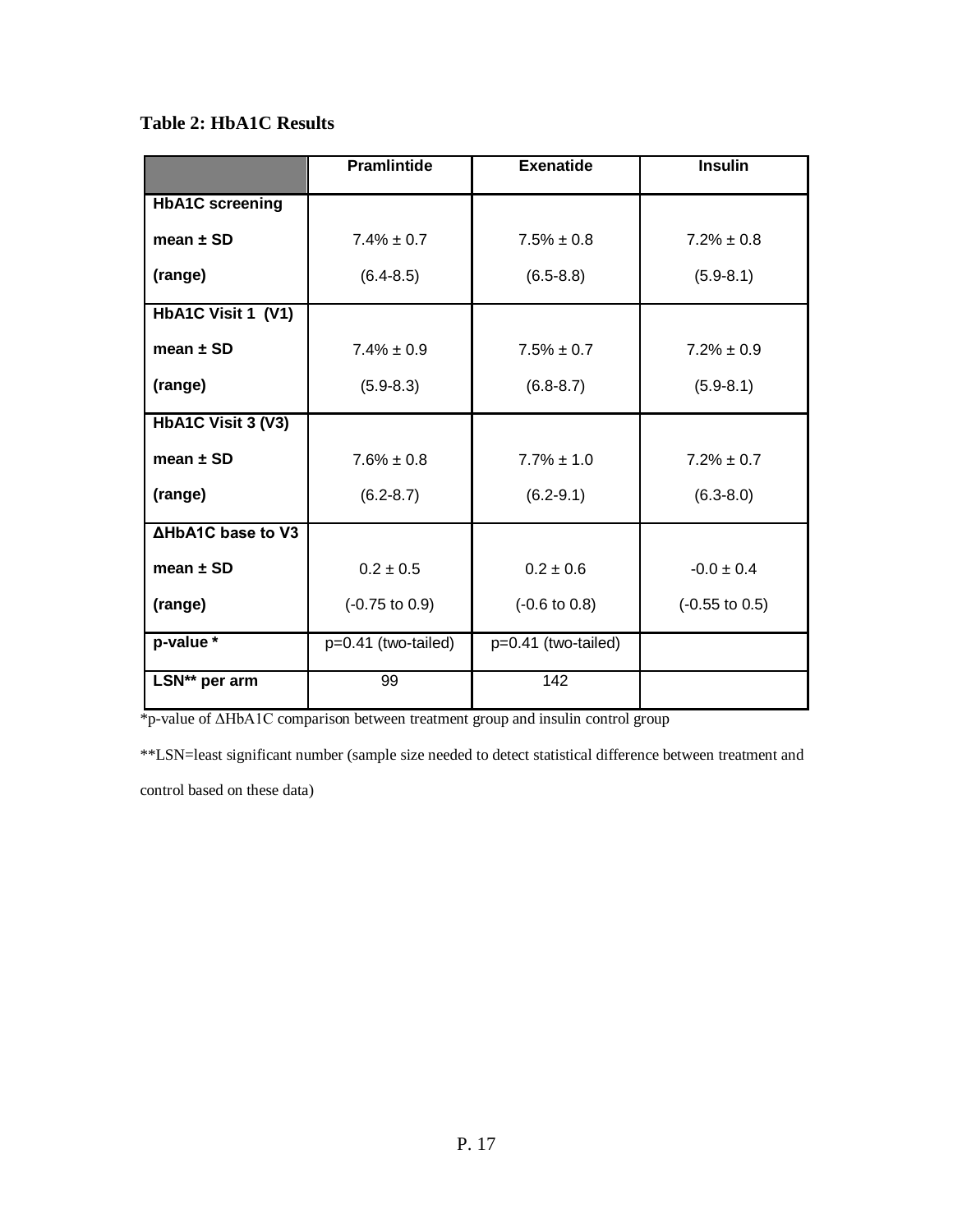**Table 3: 1,5-AG (Glycomark) Results**

|                      | <b>Pramlintide</b>    | <b>Exenatide</b>    | <b>Insulin</b>  |
|----------------------|-----------------------|---------------------|-----------------|
| 1,5-AG Visit 1 (V1)  |                       |                     |                 |
| mean $\pm$ SD        | $4.0\% \pm 1.7$       | $4.2\% \pm 2.3$     | $5.5\% \pm 3.0$ |
| (range)              | $(2.5 - 8.0)$         | $(2.1 - 9.3)$       | $(2.6 - 10.4)$  |
| 1,5-AG Visit 3 (V3)  |                       |                     |                 |
| mean $\pm$ SD        | $3.5\% \pm 1.3$       | $4.5\% \pm 3.3$     | $6.0\% \pm 3.3$ |
| (range)              | $(1.4-4.9)$           | $(2.4-12.2)$        | $(2.0 - 11.7)$  |
| Δ1,5-AG V1 to V3     |                       |                     |                 |
| mean $\pm$ SD        | $-0.5 \pm 1.5$        | $0.4 \pm 1.6$       | $0.5 \pm 2.1$   |
| p-value *            | $p=0.29$ (two-tailed) | p=0.87 (two-tailed) |                 |
| <b>LSN**</b> per arm | 70                    | 6924                |                 |

\*p-value of Δ1,5-AG comparison between treatment group and insulin control group

\*\*LSN=least significant number (sample size needed to detect statistical difference between treatment and

control based on these data)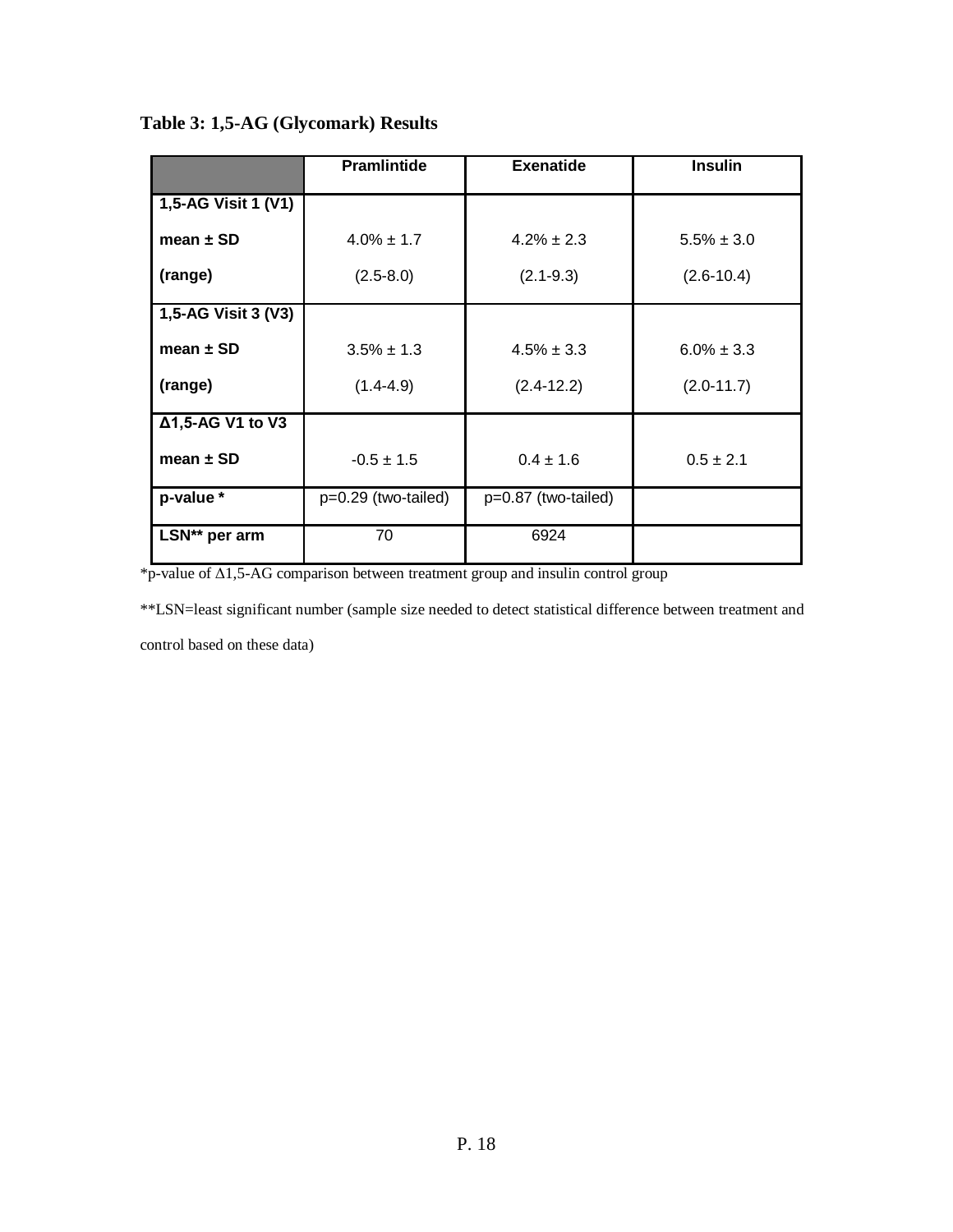|                      | <b>Pramlintide</b>  | <b>Exenatide</b>    | <b>Insulin</b>  |
|----------------------|---------------------|---------------------|-----------------|
| TDI Visit 1 (V1)     |                     |                     |                 |
| mean $\pm$ SD        | $1.04 \pm 0.35$     | $1.05 \pm 0.32$     | $0.98 \pm 0.30$ |
| (range)              | $(0.53 - 1.69)$     | $(0.65 - 1.52)$     | $(0.52 - 1.54)$ |
| TDI Visit 2 (V2)     |                     |                     |                 |
| mean $\pm$ SD        | $1.02 \pm 0.33$     | $1.08 \pm 0.30$     | $0.99 \pm 0.25$ |
| (range)              | $(0.57 - 1.47)$     | $(0.65 - 1.62)$     | $(0.63 - 1.35)$ |
| TDI Visit 3 (V3)     |                     |                     |                 |
| mean $\pm$ SD        | $1.02 + 0.31$       | $1.12 \pm 3.1$      | $1.1 \pm 0.40$  |
| (range)              | $(0.57 - 1.47)$     | $(0.67 - 1.54)$     | $(0.57 - 1.50)$ |
| <b>ATDI V1 to V3</b> |                     |                     |                 |
| mean $\pm$ SD        | $-0.01 \pm 0.15$    | $0.07 \pm 0.21$     | $0.12 \pm 0.24$ |
| p-value *            | p=0.21 (two-tailed) | p=0.69 (two-tailed) |                 |

**Table 4: Total Daily Insulin (TDI) Results**

\*p-value of ΔTDI comparison between treatment group and insulin control group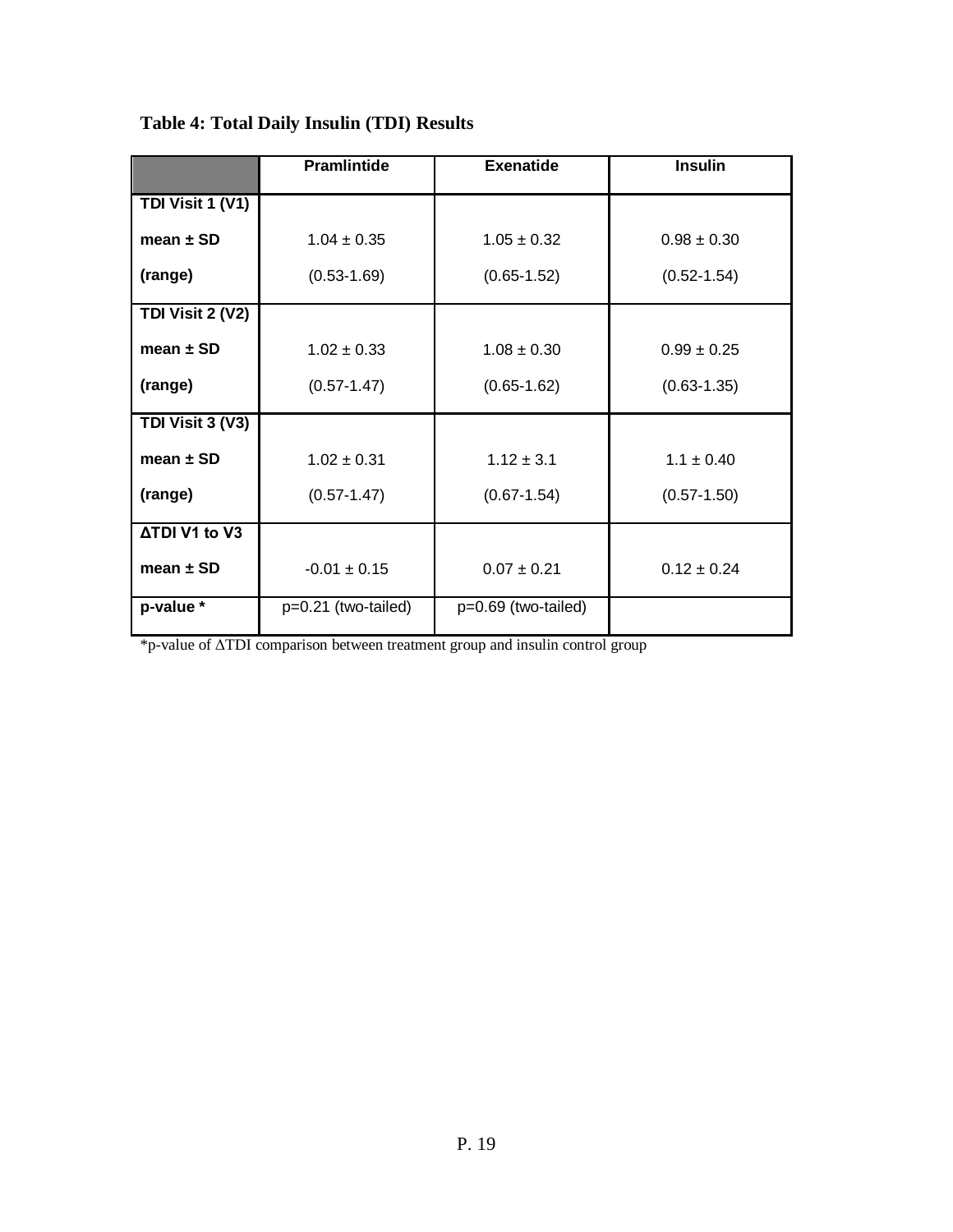|                         | <b>Pramlintide</b>  | <b>Exenatide</b>    | <b>Insulin</b>  |
|-------------------------|---------------------|---------------------|-----------------|
| <b>BDI Visit 1 (V1)</b> |                     |                     |                 |
| mean $\pm$ SD           | $0.42 \pm 0.15$     | $0.53 \pm 0.28$     | $0.47 \pm 0.19$ |
| (range)                 | $(0.18 - 0.57)$     | $(0.21 - 1.00)$     | $(0.26 - 0.69)$ |
| <b>BDI Visit 2 (V2)</b> |                     |                     |                 |
| mean $\pm$ SD           | $0.40 \pm 0.19$     | $0.53 \pm 0.28$     | $0.50 \pm 0.25$ |
| (range)                 | $(0.18 - 0.83)$     | $(0.10 - 0.90)$     | $(0.25 - 0.90)$ |
| <b>BDI Visit 3 (V3)</b> |                     |                     |                 |
| mean $\pm$ SD           | $0.38 \pm 0.13$     | $0.52 \pm 0.32$     | $0.52 \pm 0.32$ |
| (range)                 | $(0.22 - 0.60)$     | $(0.09 - 0.92)$     | $(0.19 - 1.03)$ |
| ΔBDI V1 to V3           |                     |                     |                 |
| mean $\pm$ SD           | $-0.04 \pm 0.14$    | $-0.02 \pm 0.19$    | $0.05 \pm 0.21$ |
| p-value *               | p=0.34 (two-tailed) | p=0.51 (two-tailed) |                 |

**Table 5: Bolus Daily Insulin (BDI) Results**

\*p-value of ΔBDI comparison between treatment group and insulin control group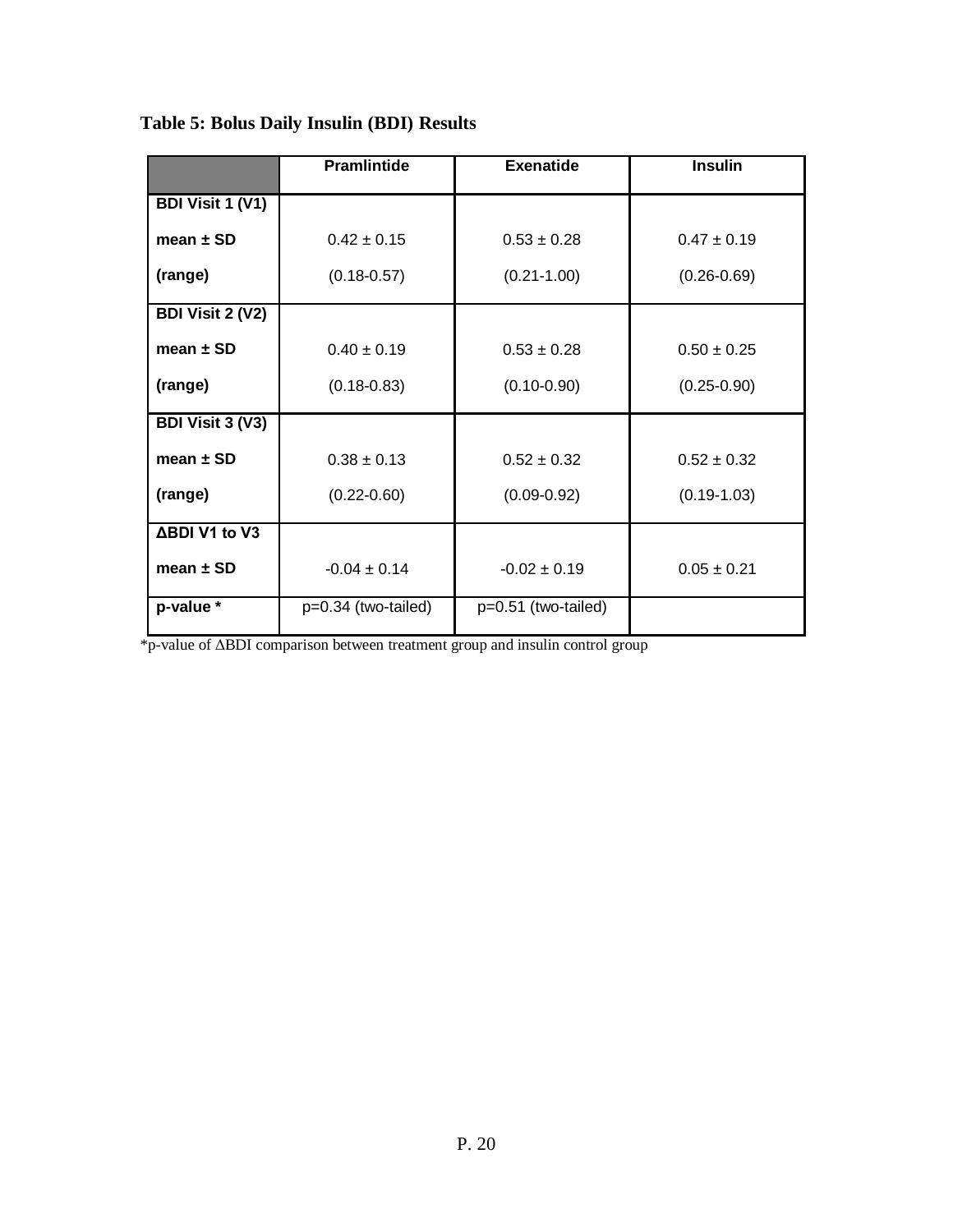

**Graph 1: Pramlintide ΔHbA1C from baseline to V3**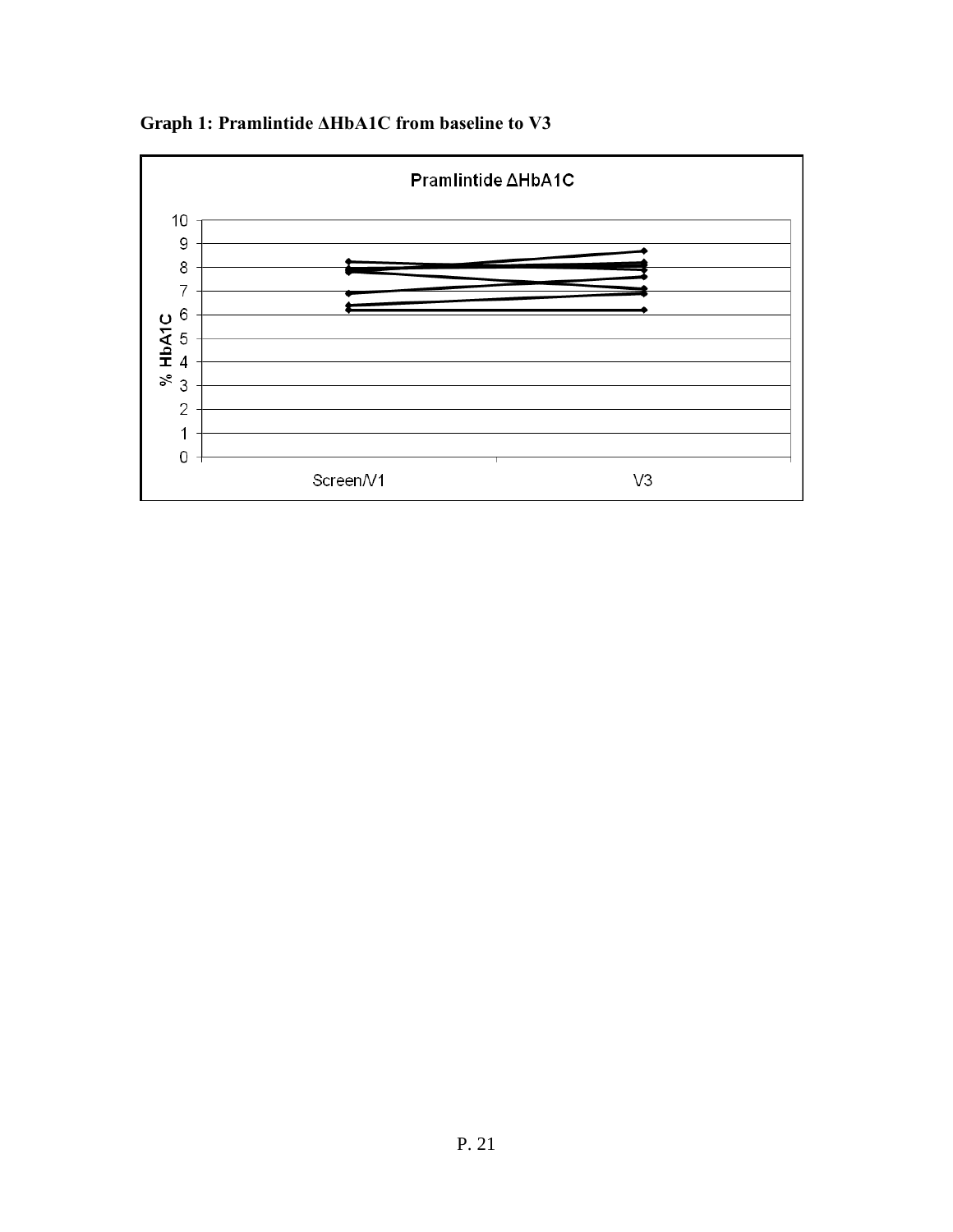**Graph 2: Exenatide ΔHbA1C from baseline to V3** 

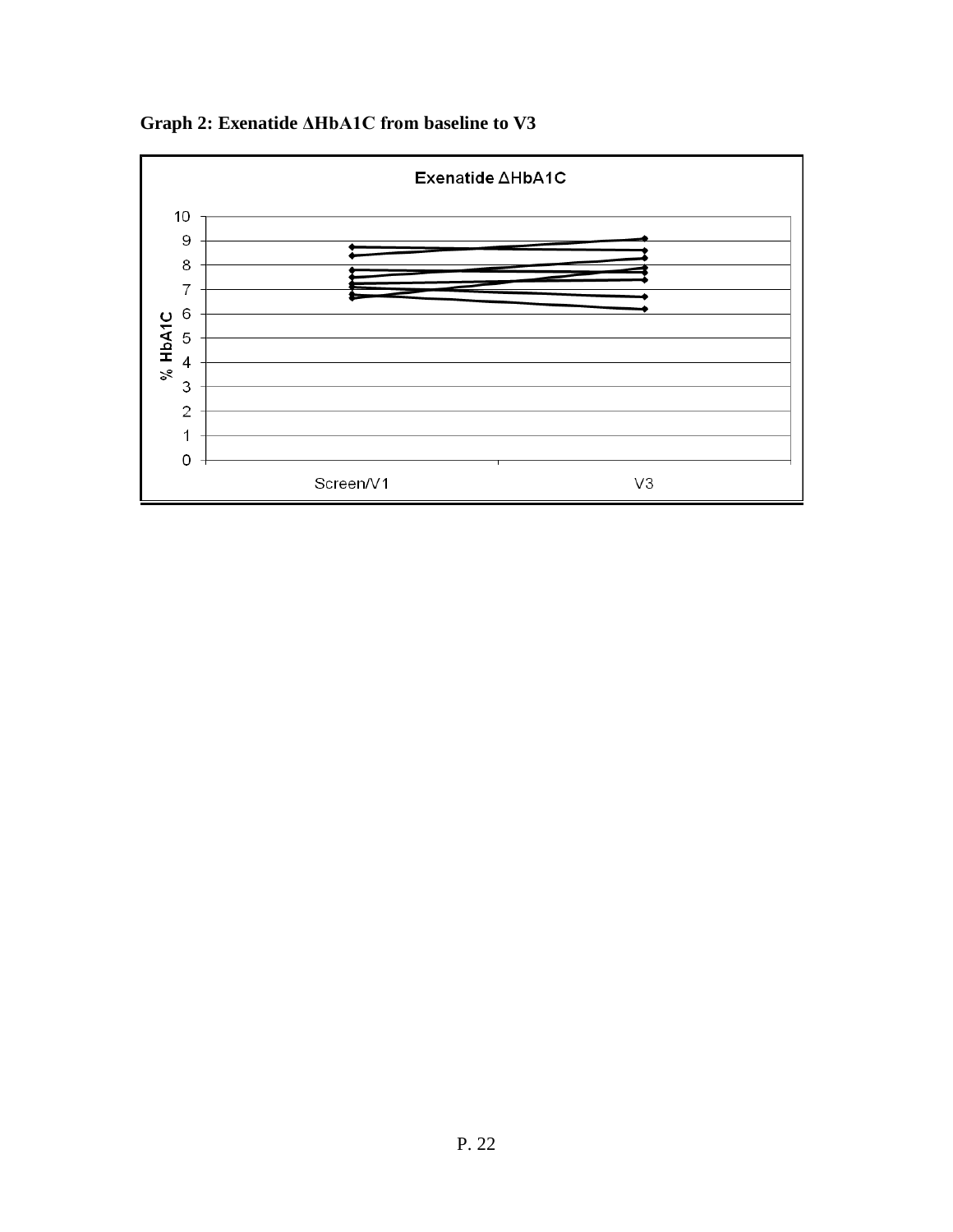**Graph 3: Insulin ΔHbA1C from baseline to V3** 

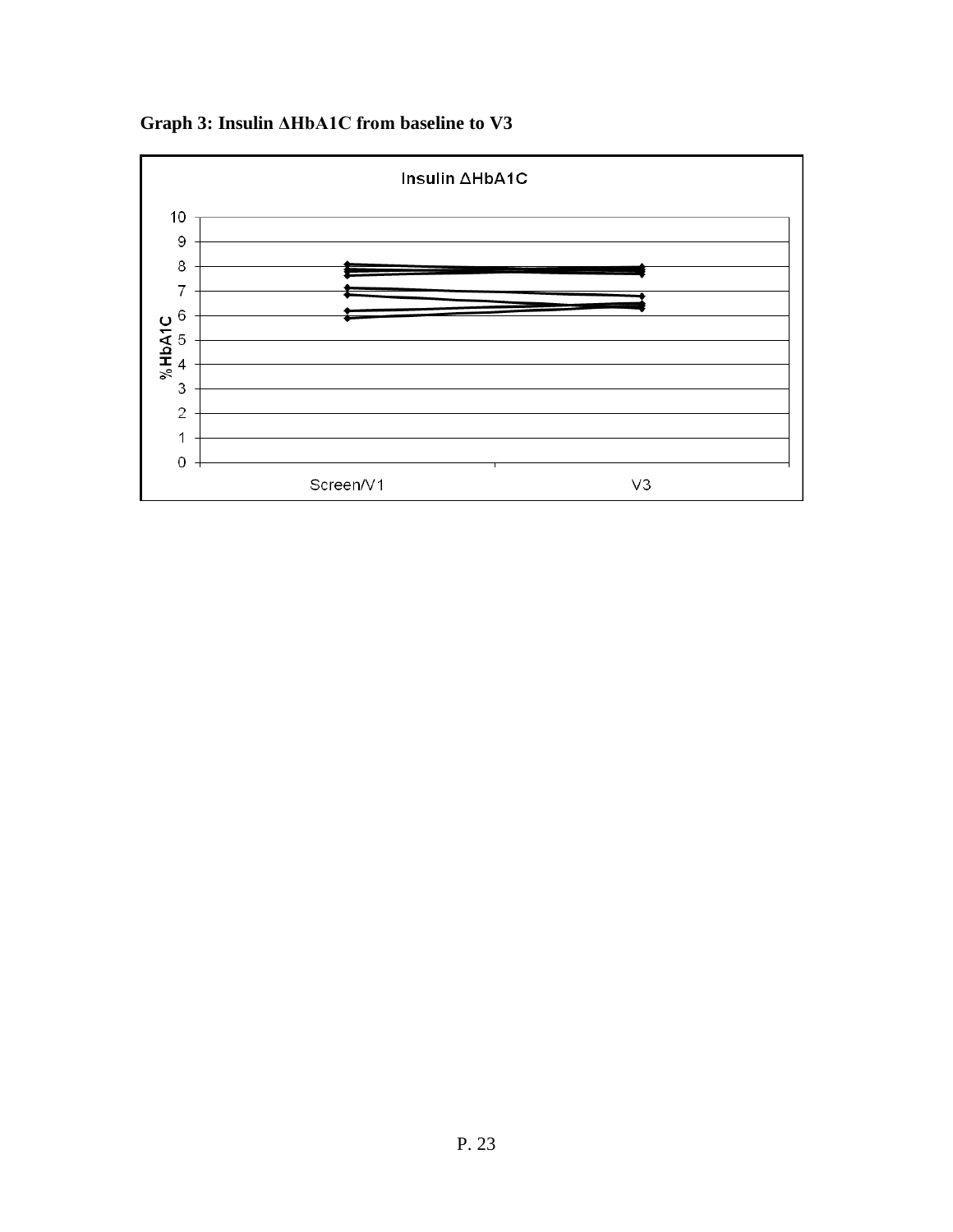

**Graph 4: Pramlintide Δ1,5-AG (Glycomark) from V1 to V3**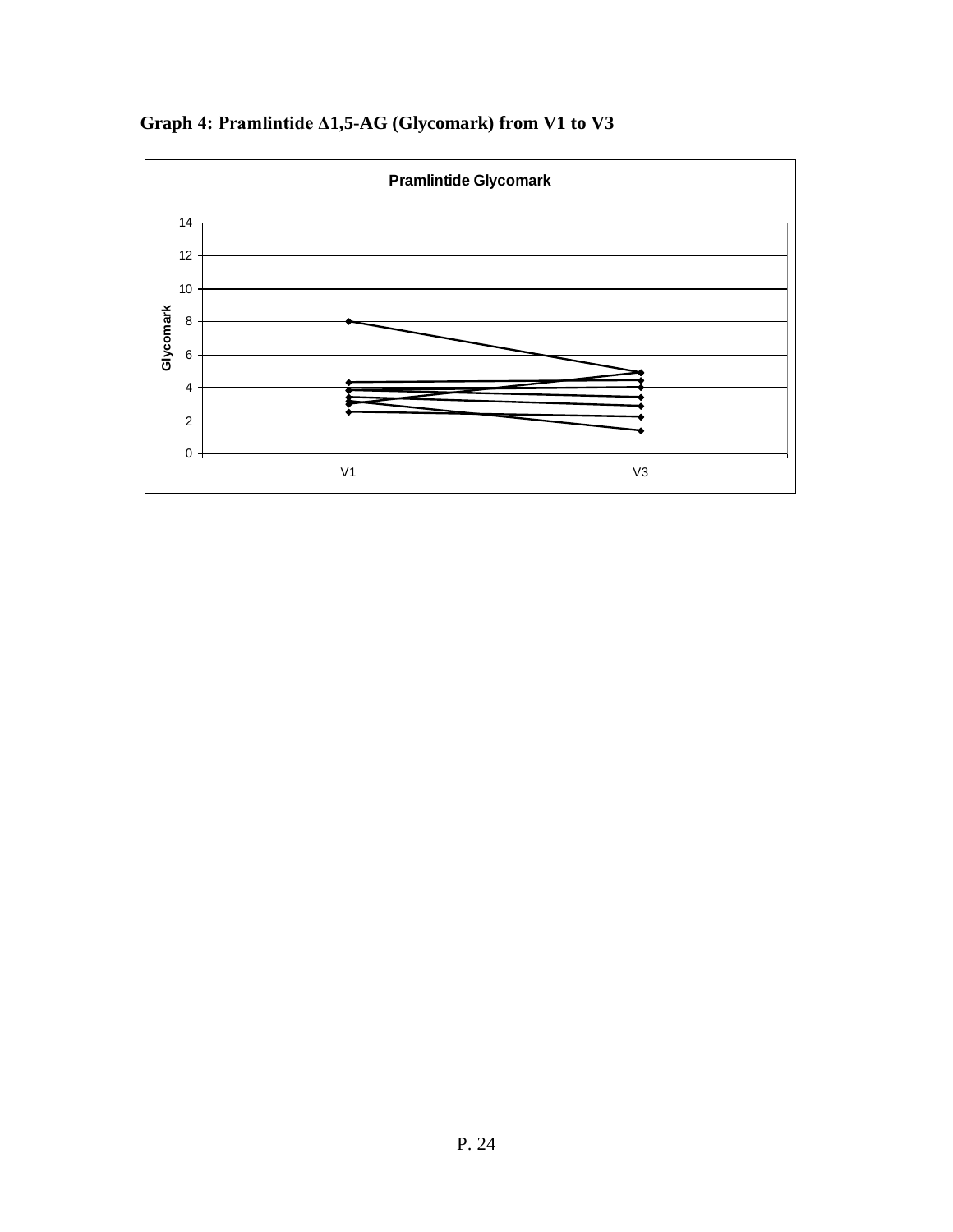

**Graph 5: Exenatide Δ1,5-AG (Glycomark) from V1 to V3:**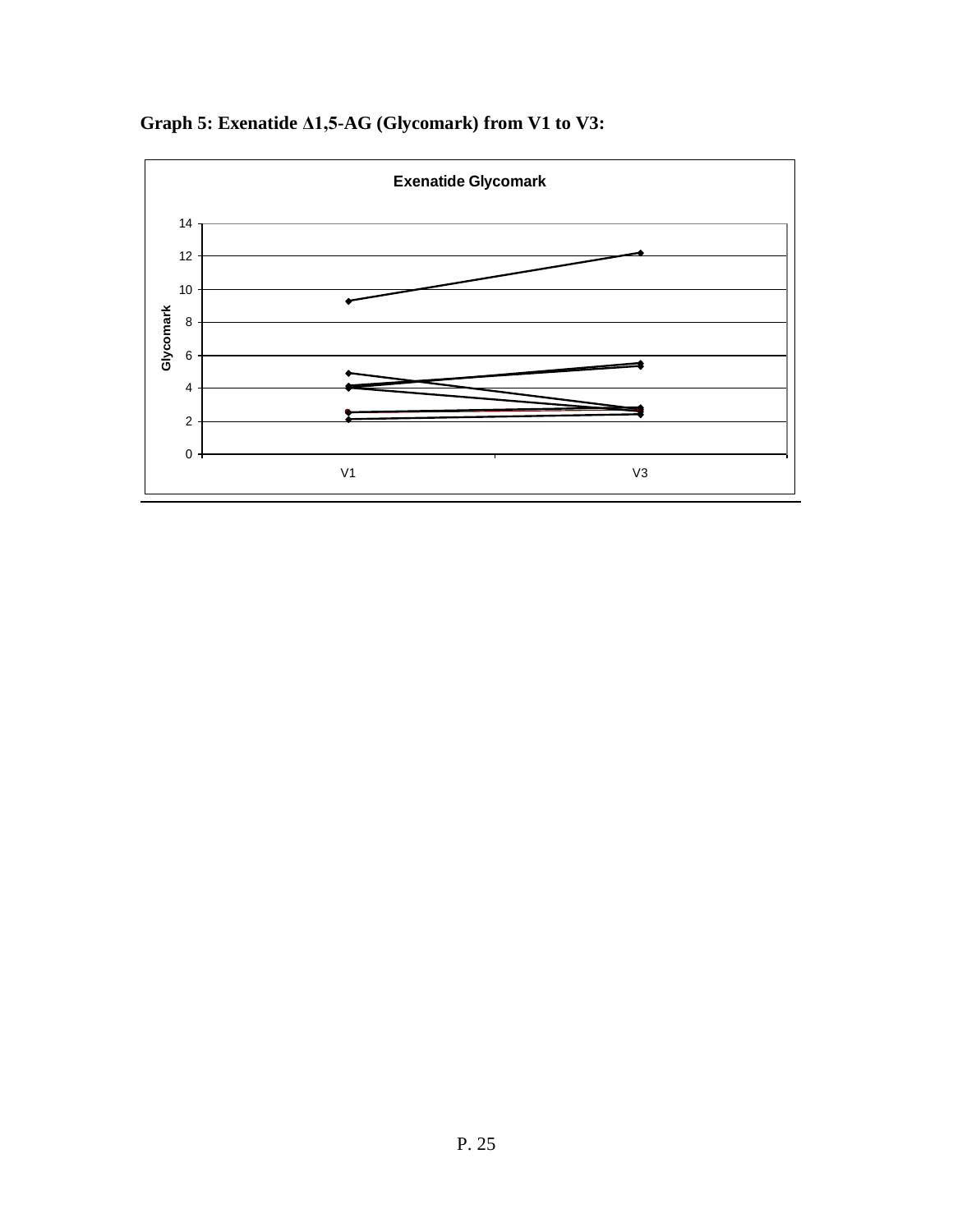

**Graph 6: Insulin Δ1,5-AG (Glycomark) from V1 to V3**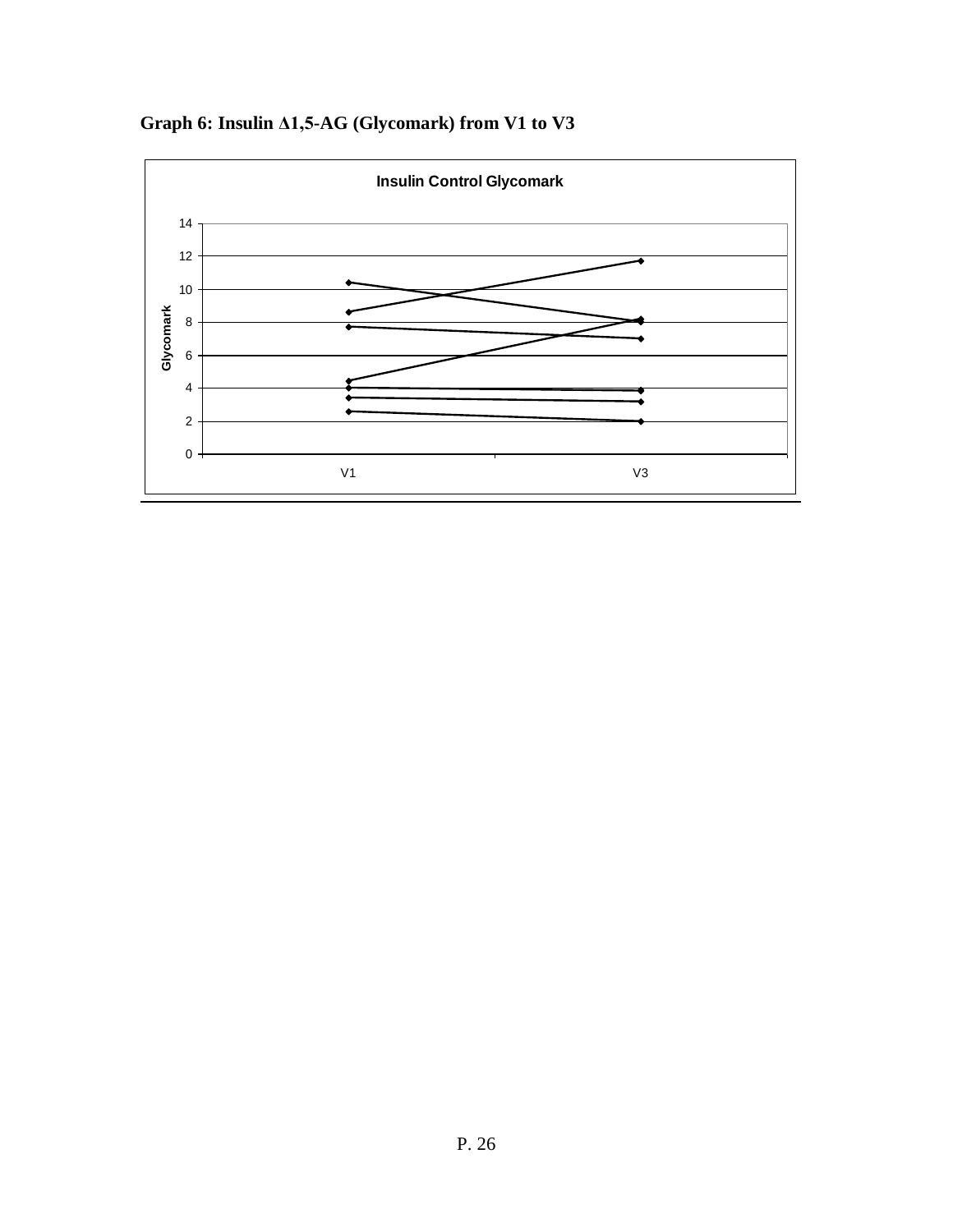#### **REFERENCES**

- 1. Gitelman SE. 24.10 Diabetes Mellitus. In: Abraham M. Rudolph Mea, Colin D. Rudolph, ed. Rudolph's Pediatrics. 21st ed. New York City, NY: McGraw-Hill Medical Publishing Division; 2003.
- 2. [Dabelea D,](http://www.ncbi.nlm.nih.gov/pubmed?term=%22Dabelea%20D%22%5BAuthor%5D) [Bell RA,](http://www.ncbi.nlm.nih.gov/pubmed?term=%22Bell%20RA%22%5BAuthor%5D) [D'Agostino RB Jr,](http://www.ncbi.nlm.nih.gov/pubmed?term=%22D%27Agostino%20RB%20Jr%22%5BAuthor%5D) [Imperatore G,](http://www.ncbi.nlm.nih.gov/pubmed?term=%22Imperatore%20G%22%5BAuthor%5D) [Johansen JM,](http://www.ncbi.nlm.nih.gov/pubmed?term=%22Johansen%20JM%22%5BAuthor%5D) [Linder](http://www.ncbi.nlm.nih.gov/pubmed?term=%22Linder%20B%22%5BAuthor%5D) B, [Liu LL,](http://www.ncbi.nlm.nih.gov/pubmed?term=%22Liu%20LL%22%5BAuthor%5D) [Loots B,](http://www.ncbi.nlm.nih.gov/pubmed?term=%22Loots%20B%22%5BAuthor%5D) [Marcovina S,](http://www.ncbi.nlm.nih.gov/pubmed?term=%22Marcovina%20S%22%5BAuthor%5D) [Mayer-Davis EJ,](http://www.ncbi.nlm.nih.gov/pubmed?term=%22Mayer-Davis%20EJ%22%5BAuthor%5D) [Pettitt DJ,](http://www.ncbi.nlm.nih.gov/pubmed?term=%22Pettitt%20DJ%22%5BAuthor%5D) [Waitzfelder B.](http://www.ncbi.nlm.nih.gov/pubmed?term=%22Waitzfelder%20B%22%5BAuthor%5D) Incidence of diabetes in youth in the United States. JAMA 2007;297:2716-2724.
- 3. [Bell RA,](http://www.ncbi.nlm.nih.gov/pubmed?term=%22Bell%20RA%22%5BAuthor%5D) [Mayer-Davis EJ,](http://www.ncbi.nlm.nih.gov/pubmed?term=%22Mayer-Davis%20EJ%22%5BAuthor%5D) [Beyer JW,](http://www.ncbi.nlm.nih.gov/pubmed?term=%22Beyer%20JW%22%5BAuthor%5D) [D'Agostino RB Jr,](http://www.ncbi.nlm.nih.gov/pubmed?term=%22D%27Agostino%20RB%20Jr%22%5BAuthor%5D) [Lawrence JM,](http://www.ncbi.nlm.nih.gov/pubmed?term=%22Lawrence%20JM%22%5BAuthor%5D) [Linder B,](http://www.ncbi.nlm.nih.gov/pubmed?term=%22Linder%20B%22%5BAuthor%5D) [Liu LL,](http://www.ncbi.nlm.nih.gov/pubmed?term=%22Liu%20LL%22%5BAuthor%5D) [Marcovina SM,](http://www.ncbi.nlm.nih.gov/pubmed?term=%22Marcovina%20SM%22%5BAuthor%5D) [Rodriguez BL,](http://www.ncbi.nlm.nih.gov/pubmed?term=%22Rodriguez%20BL%22%5BAuthor%5D) [Williams D,](http://www.ncbi.nlm.nih.gov/pubmed?term=%22Williams%20D%22%5BAuthor%5D) [Dabelea D.](http://www.ncbi.nlm.nih.gov/pubmed?term=%22Dabelea%20D%22%5BAuthor%5D) Diabetes in non-Hispanic white youth: prevalence, incidence, and clinical characteristics: the SEARCH for Diabetes in Youth Study. Diabetes Care 2009;32 Suppl 2:S102- S111.
- 4. The effect of intensive treatment of diabetes on the development and progression of long-term complications in insulin-dependent diabetes mellitus. The Diabetes Control and Complications Trial Research Group. N Engl J Med 1993;329:977- 986.
- 5. [Nathan DM,](http://www.ncbi.nlm.nih.gov/pubmed?term=%22Nathan%20DM%22%5BAuthor%5D) [Cleary PA,](http://www.ncbi.nlm.nih.gov/pubmed?term=%22Cleary%20PA%22%5BAuthor%5D) [Backlund JY,](http://www.ncbi.nlm.nih.gov/pubmed?term=%22Backlund%20JY%22%5BAuthor%5D) [Genuth SM,](http://www.ncbi.nlm.nih.gov/pubmed?term=%22Genuth%20SM%22%5BAuthor%5D) [Lachin JM,](http://www.ncbi.nlm.nih.gov/pubmed?term=%22Lachin%20JM%22%5BAuthor%5D) [Orchard TJ,](http://www.ncbi.nlm.nih.gov/pubmed?term=%22Orchard%20TJ%22%5BAuthor%5D) [Raskin P,](http://www.ncbi.nlm.nih.gov/pubmed?term=%22Raskin%20P%22%5BAuthor%5D) [Zinman B.](http://www.ncbi.nlm.nih.gov/pubmed?term=%22Zinman%20B%22%5BAuthor%5D) Intensive diabetes treatment and cardiovascular disease in patients with type 1 diabetes. N Engl J Med 2005;353:2643-2653.
- 6. Intensive blood-glucose control with sulphonylureas or insulin compared with conventional treatment and risk of complications in patients with type 2 diabetes (UKPDS 33). UK Prospective Diabetes Study (UKPDS) Group. Lancet 1998;352:837-853.
- 7. [Fox CS,](http://www.ncbi.nlm.nih.gov/pubmed?term=%22Fox%20CS%22%5BAuthor%5D) [Coady S,](http://www.ncbi.nlm.nih.gov/pubmed?term=%22Coady%20S%22%5BAuthor%5D) [Sorlie PD,](http://www.ncbi.nlm.nih.gov/pubmed?term=%22Sorlie%20PD%22%5BAuthor%5D) [D'Agostino RB Sr,](http://www.ncbi.nlm.nih.gov/pubmed?term=%22D%27Agostino%20RB%20Sr%22%5BAuthor%5D) [Pencina MJ,](http://www.ncbi.nlm.nih.gov/pubmed?term=%22Pencina%20MJ%22%5BAuthor%5D) [Vasan RS,](http://www.ncbi.nlm.nih.gov/pubmed?term=%22Vasan%20RS%22%5BAuthor%5D) [Meigs](http://www.ncbi.nlm.nih.gov/pubmed?term=%22Meigs%20JB%22%5BAuthor%5D)  [JB,](http://www.ncbi.nlm.nih.gov/pubmed?term=%22Meigs%20JB%22%5BAuthor%5D) [Levy D,](http://www.ncbi.nlm.nih.gov/pubmed?term=%22Levy%20D%22%5BAuthor%5D) [Savage PJ.](http://www.ncbi.nlm.nih.gov/pubmed?term=%22Savage%20PJ%22%5BAuthor%5D) Increasing cardiovascular disease burden due to diabetes mellitus: the Framingham Heart Study. Circulation 2007;115:1544-1550.
- 8. Bonora E, Muggeo M. Postprandial blood glucose as a risk factor for cardiovascular disease in Type II diabetes: the epidemiological evidence. Diabetologia 2001;44:2107-2114.
- 9. Donahue R, Abbott R, Reed D, Yano K. Postchallenge glucose concentration and coronary heart disease in men of Japanese ancestry. Honolulu Heart Program. Diabetes 1987;36:689-692.
- 10. [Cavalot F,](http://www.ncbi.nlm.nih.gov/pubmed?term=%22Cavalot%20F%22%5BAuthor%5D) [Petrelli A,](http://www.ncbi.nlm.nih.gov/pubmed?term=%22Petrelli%20A%22%5BAuthor%5D) [Traversa M,](http://www.ncbi.nlm.nih.gov/pubmed?term=%22Traversa%20M%22%5BAuthor%5D) [Bonomo K,](http://www.ncbi.nlm.nih.gov/pubmed?term=%22Bonomo%20K%22%5BAuthor%5D) [Fiora E,](http://www.ncbi.nlm.nih.gov/pubmed?term=%22Fiora%20E%22%5BAuthor%5D) [Conti M,](http://www.ncbi.nlm.nih.gov/pubmed?term=%22Conti%20M%22%5BAuthor%5D) [Anfossi G,](http://www.ncbi.nlm.nih.gov/pubmed?term=%22Anfossi%20G%22%5BAuthor%5D) [Costa G,](http://www.ncbi.nlm.nih.gov/pubmed?term=%22Costa%20G%22%5BAuthor%5D) [Trovati M.](http://www.ncbi.nlm.nih.gov/pubmed?term=%22Trovati%20M%22%5BAuthor%5D) Postprandial blood glucose is a stronger predictor of cardiovascular events than fasting blood glucose in type 2 diabetes mellitus,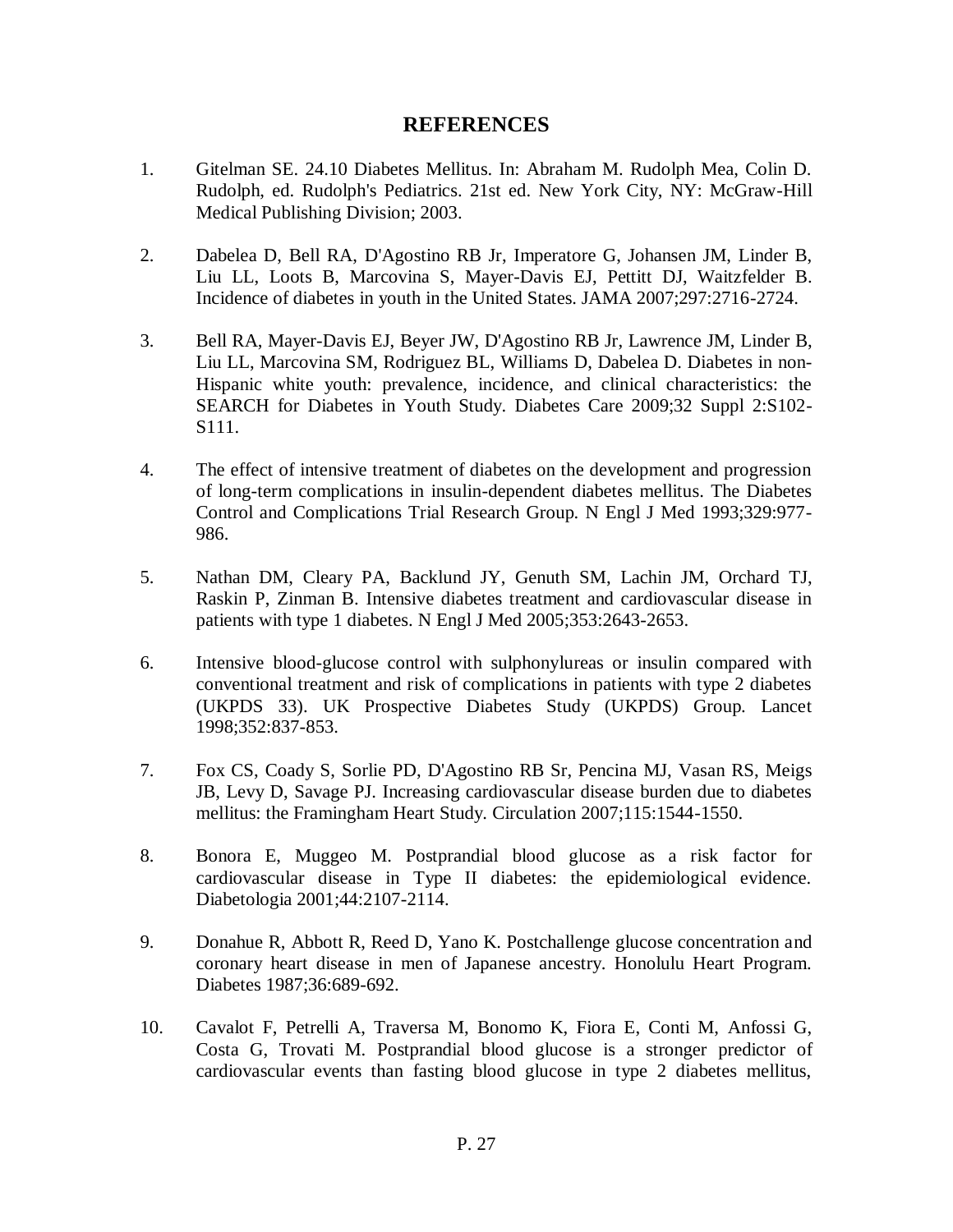particularly in women: lessons from the San Luigi Gonzaga Diabetes Study. J Clin Endocrinol Metab 2006;91:813-819.

- 11. Esposito K, Giugliano D, Nappo F, Marfella R. Regression of carotid atherosclerosis by control of postprandial hyperglycemia in type 2 diabetes mellitus. Circulation 2004;110:214-219.
- 12. Heptulla R, Rodriguez L, Bomgaars L, Haymond M. The role of amylin and glucagon in the dampening of glycemic excursions in children with type 1 diabetes. Diabetes 2005;54:1100-1107.
- 13. Daniels R. Section II Laboratory and Diagnostic Tests, "H" Tests, Hemoglobin A1C. In: Delmar's Guide to Laboratory and Diagnostic Tests - 2nd Ed (2010). Printed in Canada: Delmar, a division of Thomson Learning, Inc.
- 14. [Goldstein DE,](http://www.ncbi.nlm.nih.gov/pubmed?term=%22Goldstein%20DE%22%5BAuthor%5D) [Little RR,](http://www.ncbi.nlm.nih.gov/pubmed?term=%22Little%20RR%22%5BAuthor%5D) [Lorenz RA,](http://www.ncbi.nlm.nih.gov/pubmed?term=%22Lorenz%20RA%22%5BAuthor%5D) [Malone JI,](http://www.ncbi.nlm.nih.gov/pubmed?term=%22Malone%20JI%22%5BAuthor%5D) [Nathan DM,](http://www.ncbi.nlm.nih.gov/pubmed?term=%22Nathan%20DM%22%5BAuthor%5D) [Peterson CM.](http://www.ncbi.nlm.nih.gov/pubmed?term=%22Peterson%20CM%22%5BAuthor%5D) Tests of glycemia in diabetes. Diabetes Care 2004;27 Suppl 1:S91-S93.
- 15. Dungan K. 1,5-anhydroglucitol (GlycoMark) as a marker of short-term glycemic control and glycemic excursions. Expert Rev Mol Diagn 2008;8:9-19.
- 16. [Dungan KM,](http://www.ncbi.nlm.nih.gov/pubmed?term=%22Dungan%20KM%22%5BAuthor%5D) [Buse JB,](http://www.ncbi.nlm.nih.gov/pubmed?term=%22Buse%20JB%22%5BAuthor%5D) [Largay J,](http://www.ncbi.nlm.nih.gov/pubmed?term=%22Largay%20J%22%5BAuthor%5D) [Kelly MM,](http://www.ncbi.nlm.nih.gov/pubmed?term=%22Kelly%20MM%22%5BAuthor%5D) [Button EA,](http://www.ncbi.nlm.nih.gov/pubmed?term=%22Button%20EA%22%5BAuthor%5D) [Kato S,](http://www.ncbi.nlm.nih.gov/pubmed?term=%22Kato%20S%22%5BAuthor%5D) [Wittlin S.](http://www.ncbi.nlm.nih.gov/pubmed?term=%22Wittlin%20S%22%5BAuthor%5D) 1,5 anhydroglucitol and postprandial hyperglycemia as measured by continuous glucose monitoring system in moderately controlled patients with diabetes. Diabetes Care 2006;29:1214-2119.
- 17. Moore C, Cooper G. Co-secretion of amylin and insulin from cultured islet betacells: modulation by nutrient secretagogues, islet hormones and hypoglycemic agents. Biochem Biophys Res Commun 1991;179:1-9.
- 18. Young A. Inhibition of gastric emptying. Adv Pharmacol 2005;52:99-121.
- 19. Samsom M, Szarka L, Camilleri M, Vella A, Zinsmeister A, Rizza R. Pramlintide, an amylin analog, selectively delays gastric emptying: potential role of vagal inhibition. Am J Physiol Gastrointest Liver Physiol 2000;278:G946- G951.
- 20. Baggio L, Drucker D. Biology of incretins: GLP-1 and GIP. Gastroenterology 2007;132:2131-2157.
- 21. Behme M, Dupré J, McDonald T. Glucagon-like peptide 1 improved glycemic control in type 1 diabetes. BMC Endocr Disord 2003;3:3.
- 22. Creutzfeldt W. The entero-insular axis in type 2 diabetes--incretins as therapeutic agents. Exp Clin Endocrinol Diabetes 2001;109 Suppl 2:S288-S303.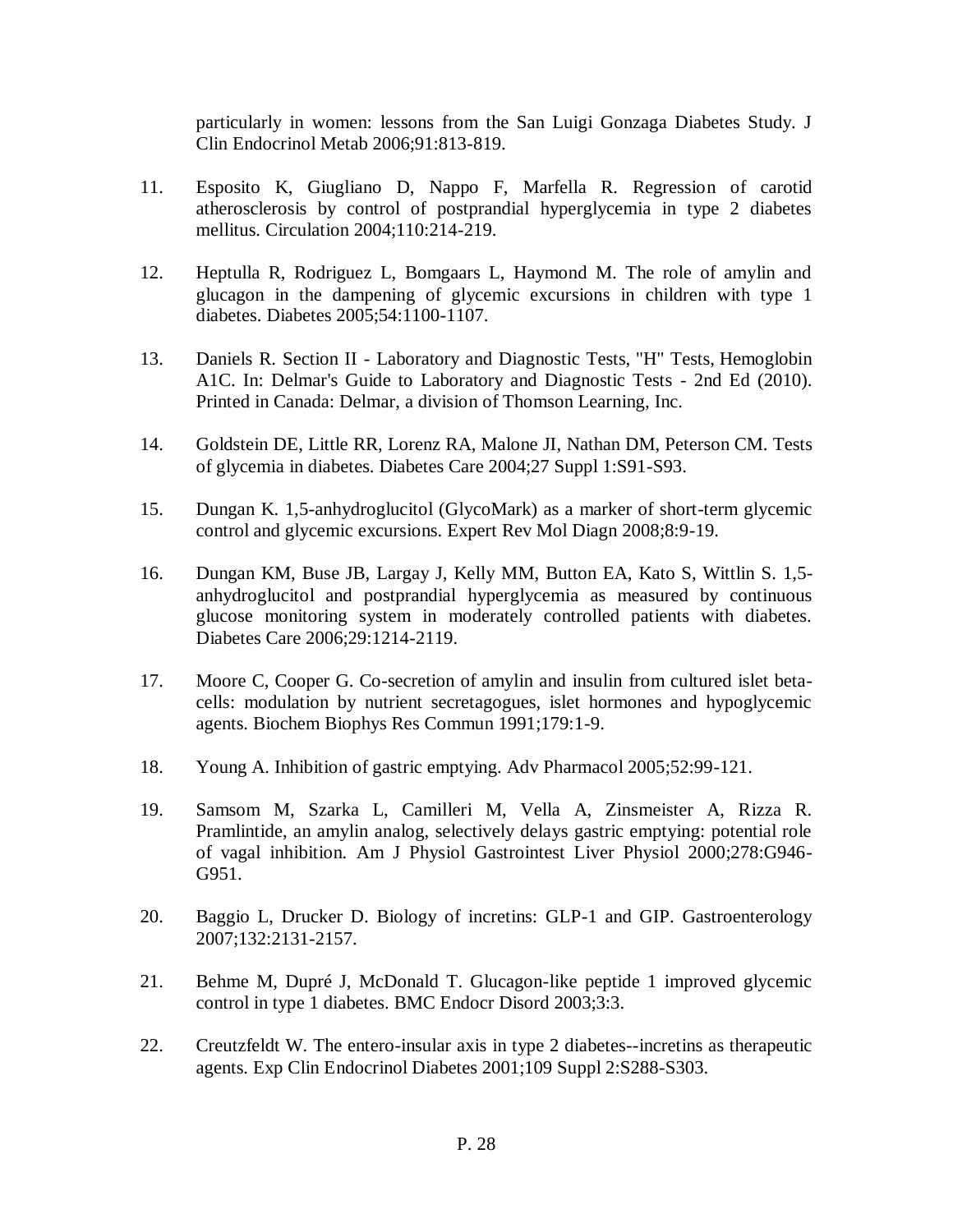- 23. [Lugari R,](http://www.ncbi.nlm.nih.gov/pubmed?term=%22Lugari%20R%22%5BAuthor%5D) [Dell'Anna C,](http://www.ncbi.nlm.nih.gov/pubmed?term=%22Dell%27Anna%20C%22%5BAuthor%5D) [Ugolotti D,](http://www.ncbi.nlm.nih.gov/pubmed?term=%22Ugolotti%20D%22%5BAuthor%5D) [Dei Cas A,](http://www.ncbi.nlm.nih.gov/pubmed?term=%22Dei%20Cas%20A%22%5BAuthor%5D) [Barilli AL,](http://www.ncbi.nlm.nih.gov/pubmed?term=%22Barilli%20AL%22%5BAuthor%5D) [Zandomeneghi R,](http://www.ncbi.nlm.nih.gov/pubmed?term=%22Zandomeneghi%20R%22%5BAuthor%5D) [Marani B,](http://www.ncbi.nlm.nih.gov/pubmed?term=%22Marani%20B%22%5BAuthor%5D) [Iotti M,](http://www.ncbi.nlm.nih.gov/pubmed?term=%22Iotti%20M%22%5BAuthor%5D) [Orlandini A,](http://www.ncbi.nlm.nih.gov/pubmed?term=%22Orlandini%20A%22%5BAuthor%5D) [Gnudi A.](http://www.ncbi.nlm.nih.gov/pubmed?term=%22Gnudi%20A%22%5BAuthor%5D) Effect of nutrient ingestion on glucagon-like peptide 1 (7-36 amide) secretion in human type 1 and type 2 diabetes. Horm Metab Res 2000;32:424-428.
- 24. [Raman VS,](http://www.ncbi.nlm.nih.gov/pubmed?term=%22Raman%20VS%22%5BAuthor%5D) [Mason KJ,](http://www.ncbi.nlm.nih.gov/pubmed?term=%22Mason%20KJ%22%5BAuthor%5D) [Rodriguez LM,](http://www.ncbi.nlm.nih.gov/pubmed?term=%22Rodriguez%20LM%22%5BAuthor%5D) [Hassan K,](http://www.ncbi.nlm.nih.gov/pubmed?term=%22Hassan%20K%22%5BAuthor%5D) [Yu X,](http://www.ncbi.nlm.nih.gov/pubmed?term=%22Yu%20X%22%5BAuthor%5D) [Bomgaars L,](http://www.ncbi.nlm.nih.gov/pubmed?term=%22Bomgaars%20L%22%5BAuthor%5D) [Heptulla](http://www.ncbi.nlm.nih.gov/pubmed?term=%22Heptulla%20RA%22%5BAuthor%5D)  [RA.](http://www.ncbi.nlm.nih.gov/pubmed?term=%22Heptulla%20RA%22%5BAuthor%5D) The Role of Adjunctive Exenatide Therapy in Pediatric Type 1 Diabetes. Diabetes Care 2010.
- 25. [Levetan C,](http://www.ncbi.nlm.nih.gov/pubmed?term=%22Levetan%20C%22%5BAuthor%5D) [Want LL,](http://www.ncbi.nlm.nih.gov/pubmed?term=%22Want%20LL%22%5BAuthor%5D) [Weyer C,](http://www.ncbi.nlm.nih.gov/pubmed?term=%22Weyer%20C%22%5BAuthor%5D) [Strobel SA,](http://www.ncbi.nlm.nih.gov/pubmed?term=%22Strobel%20SA%22%5BAuthor%5D) [Crean J,](http://www.ncbi.nlm.nih.gov/pubmed?term=%22Crean%20J%22%5BAuthor%5D) [Wang Y,](http://www.ncbi.nlm.nih.gov/pubmed?term=%22Wang%20Y%22%5BAuthor%5D) [Maggs DG,](http://www.ncbi.nlm.nih.gov/pubmed?term=%22Maggs%20DG%22%5BAuthor%5D) [Kolterman OG,](http://www.ncbi.nlm.nih.gov/pubmed?term=%22Kolterman%20OG%22%5BAuthor%5D) [Chandran M,](http://www.ncbi.nlm.nih.gov/pubmed?term=%22Chandran%20M%22%5BAuthor%5D) [Mudaliar SR,](http://www.ncbi.nlm.nih.gov/pubmed?term=%22Mudaliar%20SR%22%5BAuthor%5D) [Henry RR.](http://www.ncbi.nlm.nih.gov/pubmed?term=%22Henry%20RR%22%5BAuthor%5D) Impact of pramlintide on glucose fluctuations and postprandial glucose, glucagon, and triglyceride excursions among patients with type 1 diabetes intensively treated with insulin pumps. Diabetes Care 2003;26:1-8.
- 26. R G, DM K, Y W. In an open-label clinical study pramlintide lowered A1C, body weight, and insulin use in patients with type 1 diabetes failing to achieve glycemic targets with insulin therapy. Diabetes 2005;54:A12.
- 27. [Edelman S,](http://www.ncbi.nlm.nih.gov/pubmed?term=%22Edelman%20S%22%5BAuthor%5D) [Garg S,](http://www.ncbi.nlm.nih.gov/pubmed?term=%22Garg%20S%22%5BAuthor%5D) [Frias J,](http://www.ncbi.nlm.nih.gov/pubmed?term=%22Frias%20J%22%5BAuthor%5D) [Maggs D,](http://www.ncbi.nlm.nih.gov/pubmed?term=%22Maggs%20D%22%5BAuthor%5D) [Wang Y,](http://www.ncbi.nlm.nih.gov/pubmed?term=%22Wang%20Y%22%5BAuthor%5D) [Zhang B,](http://www.ncbi.nlm.nih.gov/pubmed?term=%22Zhang%20B%22%5BAuthor%5D) [Strobel S,](http://www.ncbi.nlm.nih.gov/pubmed?term=%22Strobel%20S%22%5BAuthor%5D) [Lutz K,](http://www.ncbi.nlm.nih.gov/pubmed?term=%22Lutz%20K%22%5BAuthor%5D) [Kolterman O.](http://www.ncbi.nlm.nih.gov/pubmed?term=%22Kolterman%20O%22%5BAuthor%5D) A double-blind, placebo-controlled trial assessing pramlintide treatment in the setting of intensive insulin therapy in type 1 diabetes. Diabetes Care 2006;29:2189-2195.
- 28. Kovatchev B, Crean J, McCall A. Pramlintide reduces the risks associated with glucose variability in type 1 diabetes. Diabetes Technol Ther 2008;10:391-396.
- 29. Dupré J, Behme M, McDonald T. Exendin-4 normalized postcibal glycemic excursions in type 1 diabetes. J Clin Endocrinol Metab 2004;89:3469-3473.
- 30. [Dupre J,](http://www.ncbi.nlm.nih.gov/pubmed?term=%22Dupre%20J%22%5BAuthor%5D) [Behme MT,](http://www.ncbi.nlm.nih.gov/pubmed?term=%22Behme%20MT%22%5BAuthor%5D) [Hramiak IM,](http://www.ncbi.nlm.nih.gov/pubmed?term=%22Hramiak%20IM%22%5BAuthor%5D) [McFarlane P,](http://www.ncbi.nlm.nih.gov/pubmed?term=%22McFarlane%20P%22%5BAuthor%5D) [Williamson MP,](http://www.ncbi.nlm.nih.gov/pubmed?term=%22Williamson%20MP%22%5BAuthor%5D) [Zabel P,](http://www.ncbi.nlm.nih.gov/pubmed?term=%22Zabel%20P%22%5BAuthor%5D) [McDonald TJ.](http://www.ncbi.nlm.nih.gov/pubmed?term=%22McDonald%20TJ%22%5BAuthor%5D) Glucagon-like peptide I reduces postprandial glycemic excursions in IDDM. Diabetes 1995;44:626-630.
- 31. [Kishiyama CM,](http://www.ncbi.nlm.nih.gov/pubmed?term=%22Kishiyama%20CM%22%5BAuthor%5D) [Burdick PL,](http://www.ncbi.nlm.nih.gov/pubmed?term=%22Burdick%20PL%22%5BAuthor%5D) [Cobry EC,](http://www.ncbi.nlm.nih.gov/pubmed?term=%22Cobry%20EC%22%5BAuthor%5D) [Gage VL,](http://www.ncbi.nlm.nih.gov/pubmed?term=%22Gage%20VL%22%5BAuthor%5D) [Messer LH,](http://www.ncbi.nlm.nih.gov/pubmed?term=%22Messer%20LH%22%5BAuthor%5D) [McFann K,](http://www.ncbi.nlm.nih.gov/pubmed?term=%22McFann%20K%22%5BAuthor%5D) [Chase](http://www.ncbi.nlm.nih.gov/pubmed?term=%22Chase%20HP%22%5BAuthor%5D)  [HP.](http://www.ncbi.nlm.nih.gov/pubmed?term=%22Chase%20HP%22%5BAuthor%5D) A pilot trial of pramlintide home usage in adolescents with type 1 diabetes. Pediatrics 2009;124:1344-1347.
- 32. Chase H, Lutz K, Pencek R, Zhang B, Porter L. Pramlintide lowered glucose excursions and was well-tolerated in adolescents with type 1 diabetes: results from a randomized, single-blind, placebo-controlled, crossover study. J Pediatr 2009;155:369-373.
- 33. Hassan K, Heptulla R. Reducing postprandial hyperglycemia with adjuvant premeal pramlintide and postmeal insulin in children with type 1 diabetes mellitus. Pediatr Diabetes 2009;10:264-268.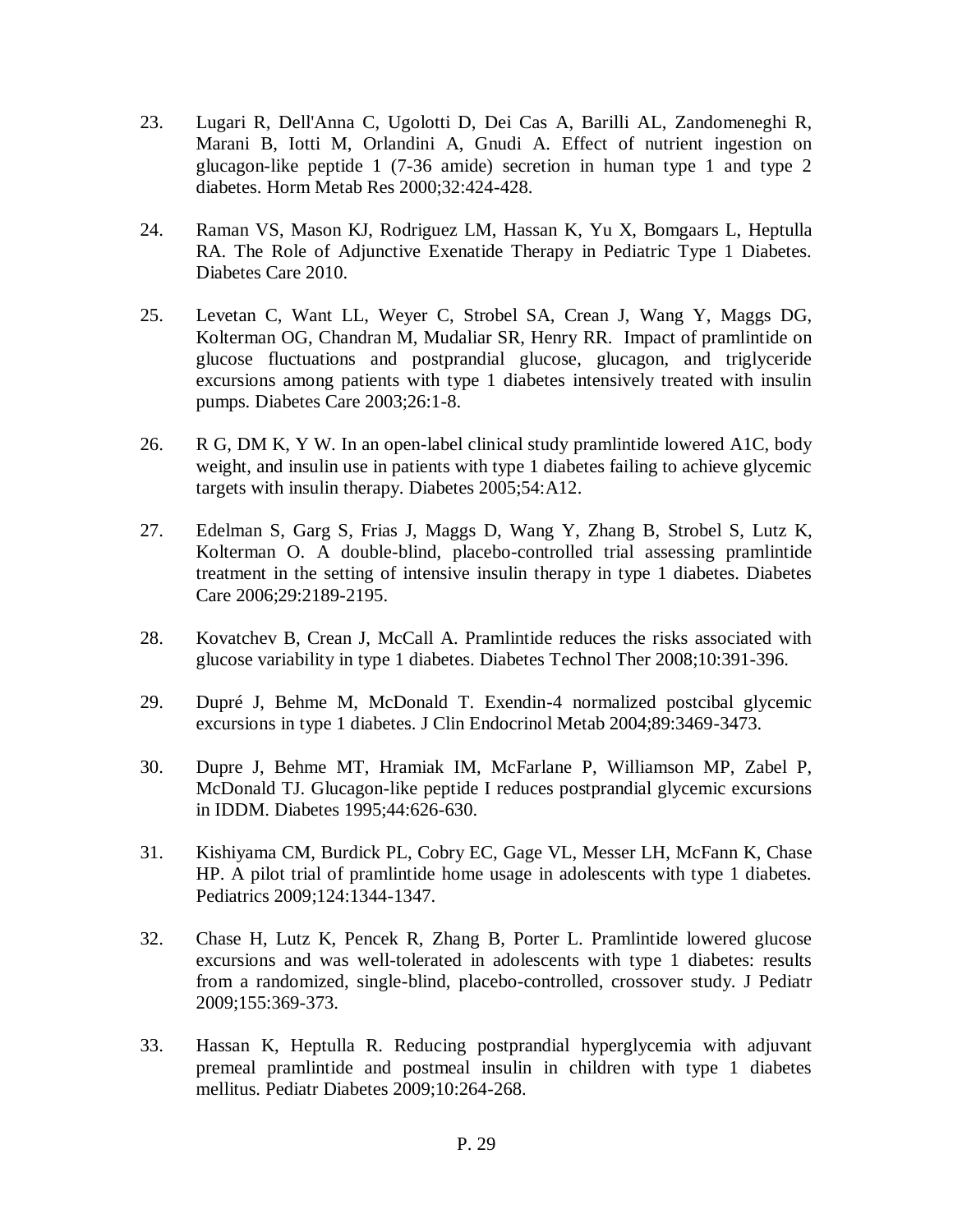- 34. Rodriguez L, Mason K, Haymond M, Heptulla R. The role of prandial pramlintide in the treatment of adolescents with type 1 diabetes. Pediatr Res 2007;62:746-749.
- 35. [Ghofaili KA,](http://www.ncbi.nlm.nih.gov/pubmed?term=%22Ghofaili%20KA%22%5BAuthor%5D) [Fung M,](http://www.ncbi.nlm.nih.gov/pubmed?term=%22Fung%20M%22%5BAuthor%5D) [Ao Z,](http://www.ncbi.nlm.nih.gov/pubmed?term=%22Ao%20Z%22%5BAuthor%5D) [Meloche M,](http://www.ncbi.nlm.nih.gov/pubmed?term=%22Meloche%20M%22%5BAuthor%5D) [Shapiro RJ,](http://www.ncbi.nlm.nih.gov/pubmed?term=%22Shapiro%20RJ%22%5BAuthor%5D) [Warnock GL,](http://www.ncbi.nlm.nih.gov/pubmed?term=%22Warnock%20GL%22%5BAuthor%5D) [Elahi D,](http://www.ncbi.nlm.nih.gov/pubmed?term=%22Elahi%20D%22%5BAuthor%5D) [Meneilly GS,](http://www.ncbi.nlm.nih.gov/pubmed?term=%22Meneilly%20GS%22%5BAuthor%5D) [Thompson DM.](http://www.ncbi.nlm.nih.gov/pubmed?term=%22Thompson%20DM%22%5BAuthor%5D) Effect of exenatide on beta cell function after islet transplantation in type 1 diabetes. Transplantation 2007;83:24-28.
- 36. [Froud T,](http://www.ncbi.nlm.nih.gov/pubmed?term=%22Froud%20T%22%5BAuthor%5D) [Faradji RN,](http://www.ncbi.nlm.nih.gov/pubmed?term=%22Faradji%20RN%22%5BAuthor%5D) [Pileggi A,](http://www.ncbi.nlm.nih.gov/pubmed?term=%22Pileggi%20A%22%5BAuthor%5D) [Messinger S,](http://www.ncbi.nlm.nih.gov/pubmed?term=%22Messinger%20S%22%5BAuthor%5D) [Baidal DA,](http://www.ncbi.nlm.nih.gov/pubmed?term=%22Baidal%20DA%22%5BAuthor%5D) [Ponte GM,](http://www.ncbi.nlm.nih.gov/pubmed?term=%22Ponte%20GM%22%5BAuthor%5D) [Cure PE,](http://www.ncbi.nlm.nih.gov/pubmed?term=%22Cure%20PE%22%5BAuthor%5D) [Monroy K,](http://www.ncbi.nlm.nih.gov/pubmed?term=%22Monroy%20K%22%5BAuthor%5D) [Mendez A,](http://www.ncbi.nlm.nih.gov/pubmed?term=%22Mendez%20A%22%5BAuthor%5D) [Selvaggi G,](http://www.ncbi.nlm.nih.gov/pubmed?term=%22Selvaggi%20G%22%5BAuthor%5D) [Ricordi C,](http://www.ncbi.nlm.nih.gov/pubmed?term=%22Ricordi%20C%22%5BAuthor%5D) [Alejandro R.](http://www.ncbi.nlm.nih.gov/pubmed?term=%22Alejandro%20R%22%5BAuthor%5D) The use of exenatide in islet transplant recipients with chronic allograft dysfunction: safety, efficacy, and metabolic effects. Transplantation 2008;86:36-45.
- 37. Nguyen T, Rodriguez L, Mason K, Heptulla R. Serum 1,5-anhydroglucitol (Glycomark) levels in children with and without type 1 diabetes mellitus. Pediatr Diabetes 2007;8:214-219.